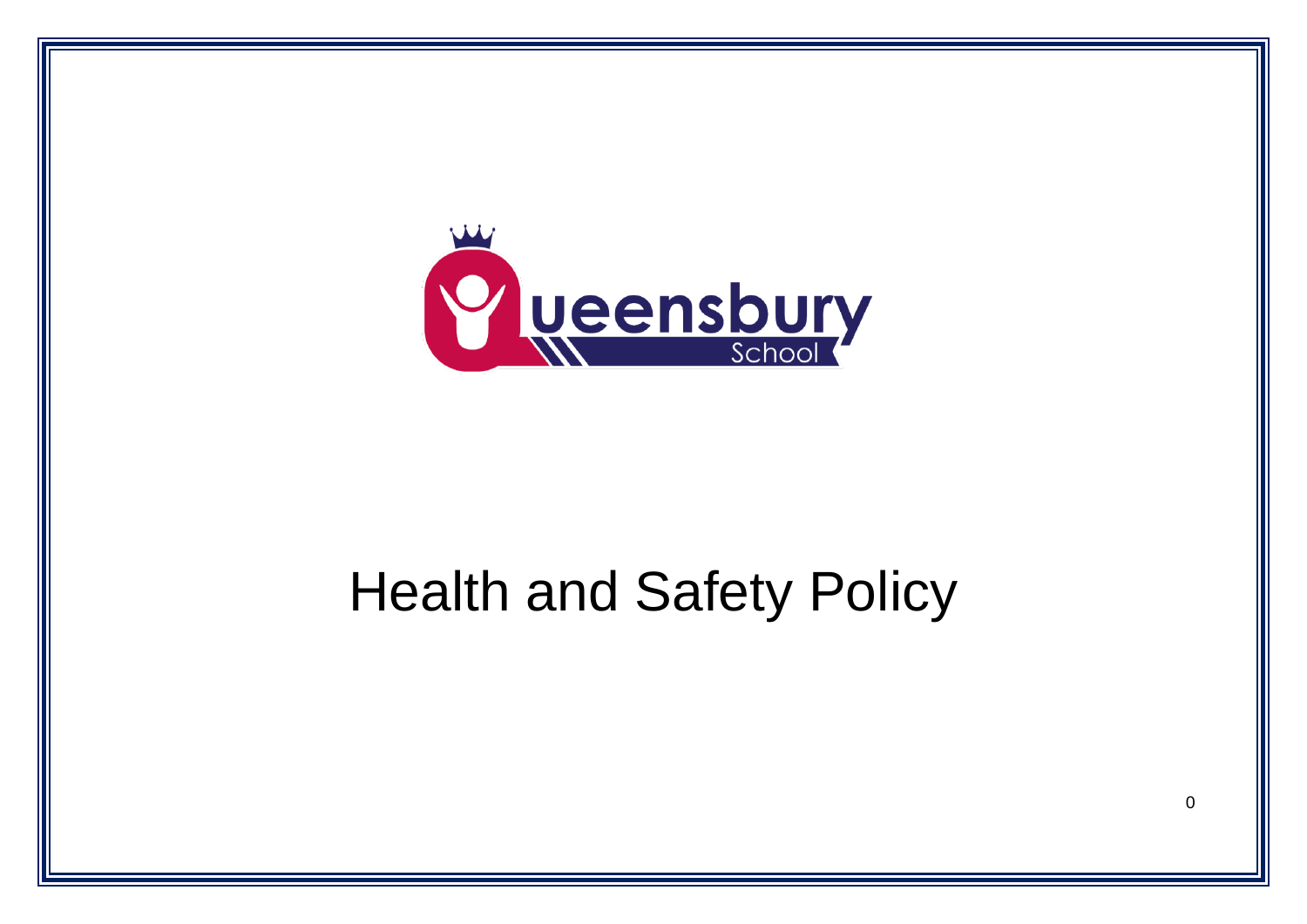| Date policy last reviewed: _____________ |                    |       |                  |             |
|------------------------------------------|--------------------|-------|------------------|-------------|
| Signed by:                               | Headteacher        | Date: | <b>Contents:</b> |             |
|                                          | Chair of governors |       |                  |             |
|                                          |                    |       |                  |             |
|                                          |                    |       |                  |             |
|                                          |                    |       |                  |             |
|                                          |                    |       |                  |             |
|                                          |                    |       |                  | $\mathbf 1$ |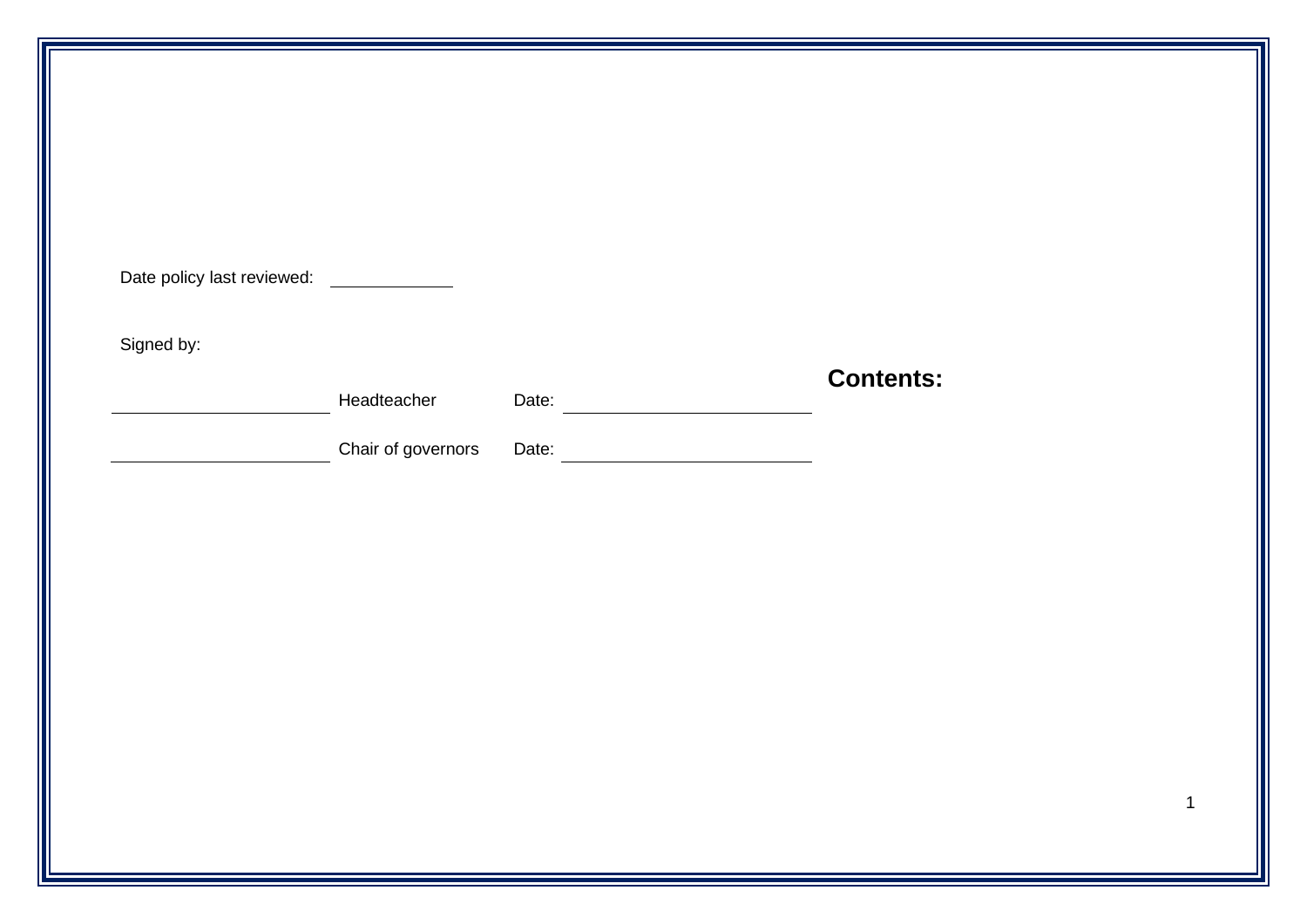#### [Statement of intent](#page-3-0)

- 1. [Legal framework](#page-4-0)
- 2. [Roles and responsibilities](#page-4-1)
- 3. [Training and first aid](#page-7-0)
- 4. [Contacting the emergency services](#page-8-0)
- 5. [Accident reporting and investigation](#page-8-1)
- 6. [Active monitoring system](#page-10-0)
- 7. [Risk assessment](#page-11-0)
- 8. [Slips and trips](#page-11-1)
- 9. [Fire safety](#page-12-0)
- 10. [Evacuation and bomb threat procedure](#page-12-1)
- 11. [Visitors and contractors](#page-12-2)
- 12. [Construction and maintenance](#page-12-3)
- 13. [Personal protective equipment \(PPE\)](#page-14-0)
- 14. [Employee clothing](#page-15-0)
- 15. **[Updated]** [Work-related hazards](#page-16-0)
- 16. [Maintaining equipment](#page-17-0)
- 17. [Hazardous materials](#page-17-1)
- 18. [Asbestos management](#page-18-0)
- 19. [Cleaning](#page-18-1)
- 20. [Infection control](#page-19-0)
- 21. [Allergens and anaphylaxis](#page-19-1)
- 22. [Medication](#page-20-0)
- 23. [Smoking](#page-20-1)
- 24. [Security and theft](#page-20-2)
- 25. [Severe weather](#page-20-3)
- 26. [Safe use of minibuses](#page-20-4)
- 27. [School trips and visits](#page-21-0)
- 28. [Monitoring and review](#page-21-1)
- a)

Last updated: 3 December 2021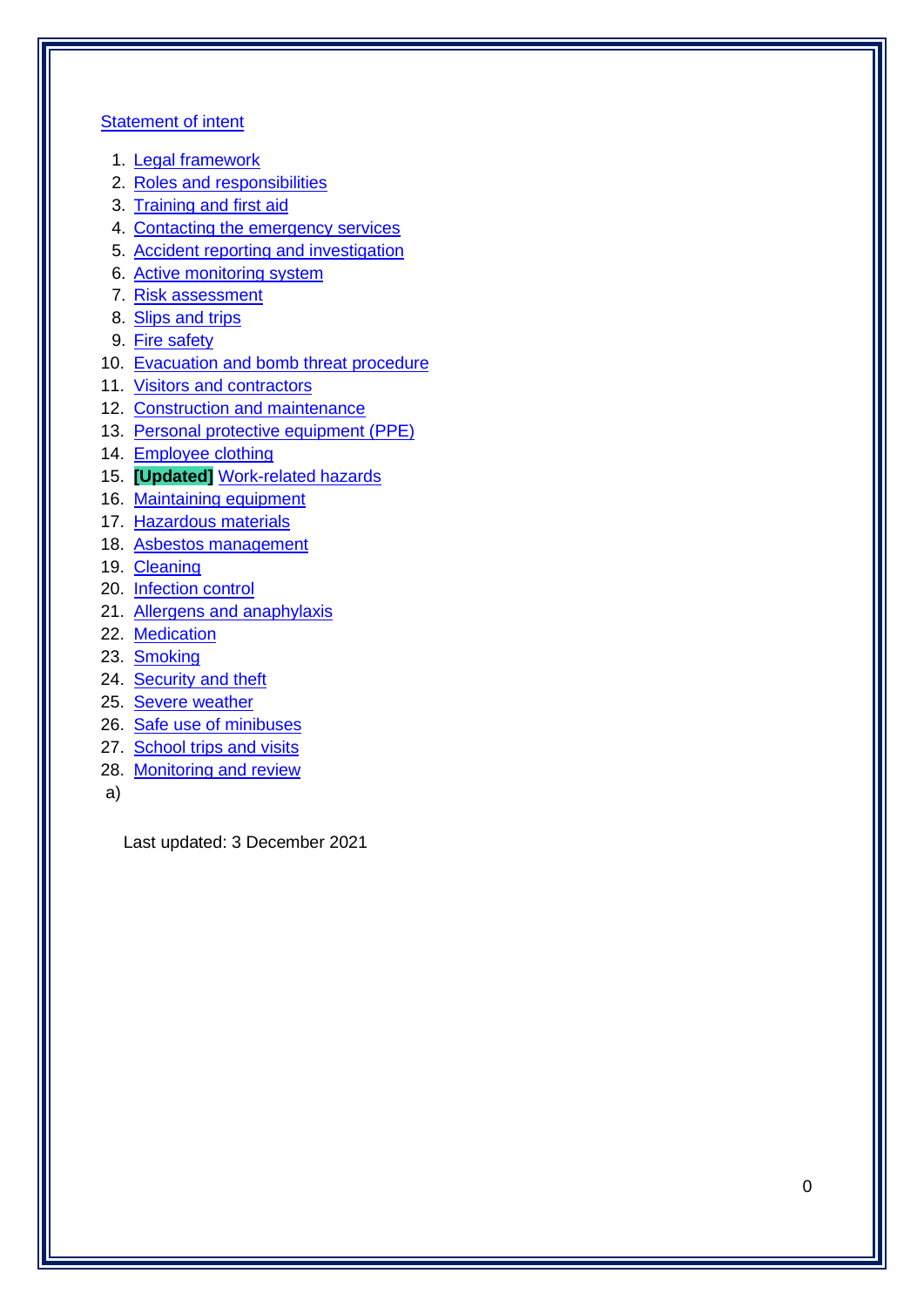# <span id="page-3-0"></span>**Statement of intent**

At Queensbury School, we are committed to the health and safety of our staff, pupils and visitors. Ensuring the safety of our community is of paramount importance and this policy reflects our dedication to creating a safe learning environment.

We are committed to:

- Providing a productive and safe learning environment.
- Preventing accidents and any work-related illnesses.
- Compliance with all statutory requirements.
- Minimising risks via assessment and policy.
- Providing safe working equipment and ensuring safe working methods.
- Including all staff and representatives in health and safety decisions.
- Monitoring and reviewing our policies to ensure effectiveness.
- Setting high targets and objectives to develop the school's culture of continuous improvement.
- Ensuring adequate welfare facilities are available throughout our school.
- Ensuring adequate resources are available to address health and safety issues, so far as is reasonably practicable.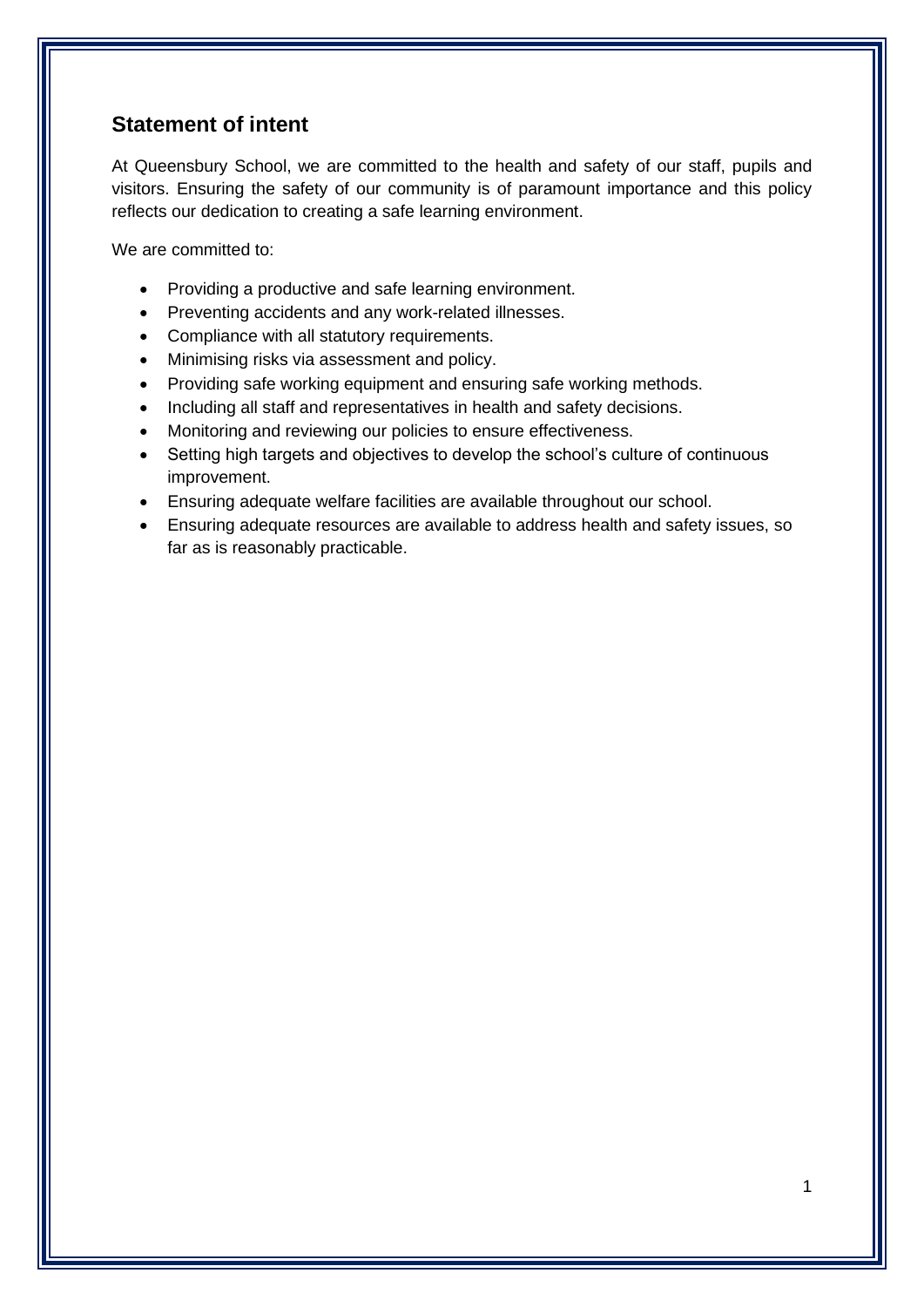# <span id="page-4-0"></span>**1. Legal framework**

This policy has due regard to all relevant legislation including, but not limited to, the following:

- Health and Safety at Work etc. Act 1974
- The Workplace (Health, Safety and Welfare) Regulations 1992
- The Management of Health and Safety at Work Regulations 1999
- The Control of Substances Hazardous to Health Regulations 2002
- The Reporting of Injuries, Diseases and Dangerous Occurrences Regulations 2013
- The Construction (Design and Management) Regulations 2015
- The Personal Protective Equipment at Work Regulations 1992
- The Education (School Premises) Regulations 1999
- The Ionising Radiation Regulations 2017 (IRR17)
- The Food Information (Amendment) (England) Regulations 2019 (Natasha's Law)

This policy has due regard to national guidance including, but not limited to, the following:

- DfE (2021) 'Health and safety: responsibilities and duties for schools'
- DfE (2017) 'Safe storage and disposal of hazardous materials and chemicals'
- HSE (2014) 'Sensible health and safety management in schools'

This policy operates in conjunction with the following school policies:

- **First Aid Policy**
- Risk Assessment Policy
- School Uniform Policy
- Business Continuity Plan
- Personal Emergency Evacuation Plan (PEEP)
- Lockdown Procedure
- Visitor Policy
- Contractors Policy
- Lone Worker Policy
- Working at Heights Policy
- COSHH Policy
- Infection Control Policy
- Supporting Pupils with Medical Conditions Policy
- Administering Medication Policy
- Data Protection Policy
- Minibus Policy
- Educational Visits and School Trips Policy

# <span id="page-4-1"></span>**2. Roles and responsibilities**

The governing board, in conjunction with the headteacher, will: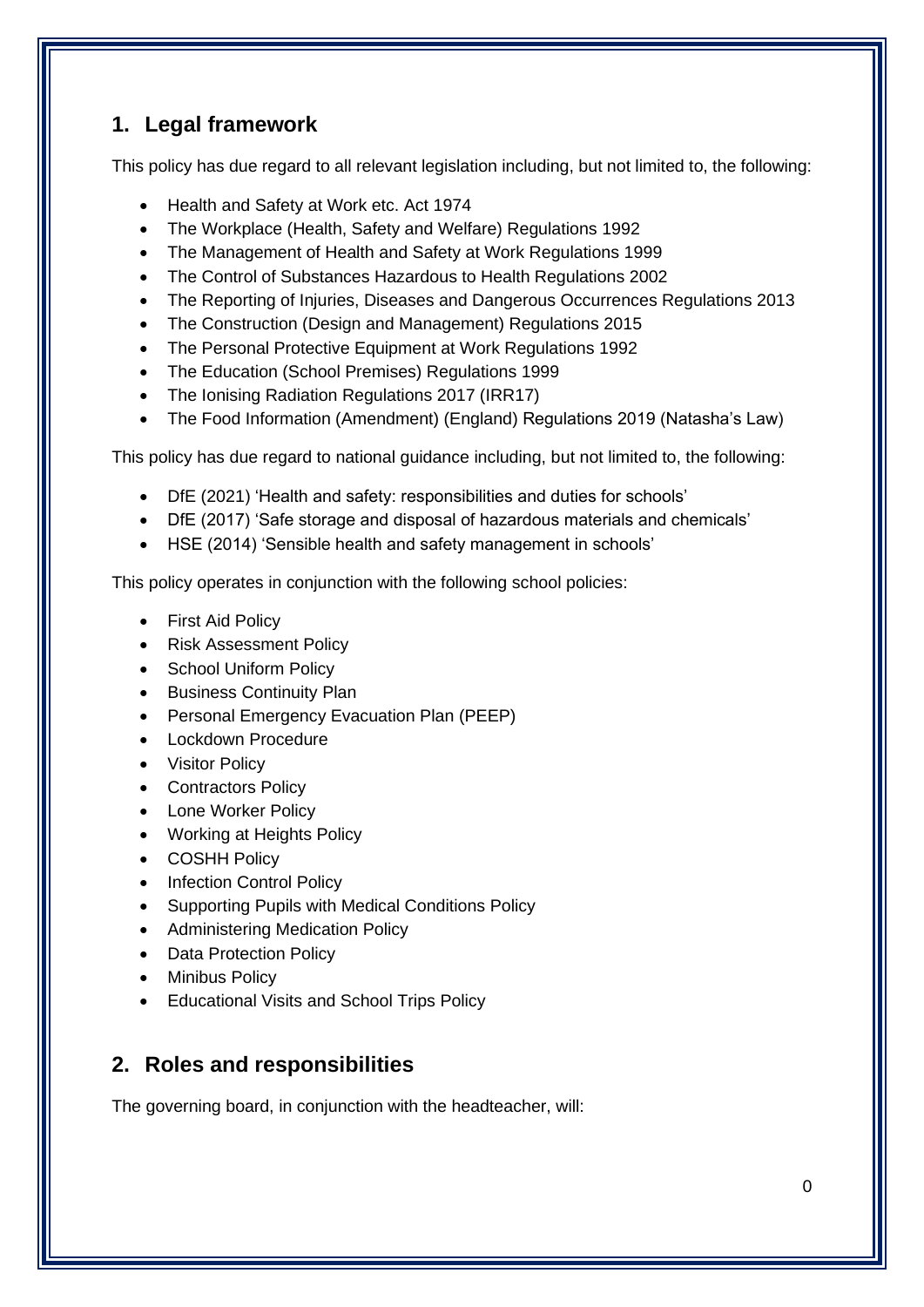- Ensure it provides a safe place for all users of the site, including staff, pupils and visitors.
- Oversee that staff receive training and instruction so that they can perform their duties in a healthy and safe manner.
- Ensure whole-school familiarity with the requirements of the appropriate legislation and codes of practice.
- Create and monitor a management structure responsible for health and safety in the school.
- Ensure there is a detailed and enforceable policy for health and safety, and that the policy is implemented by all.
- Assess the effectiveness of the policy and ensure any necessary changes are made annually.
- Identify the risks relating to possible accidents and injuries and make reasonable adjustments to prevent them occurring.
- Ensure the school has secured safe means of entry and exit for all site users.
- Ensure the school can provide equipment, grounds and systems of work which are safe.
- Ensure safe arrangements are made for the handling, storage and transportation of any articles and substances.
- Ensure staff have safe and healthy working conditions that comply with statutory requirements, codes of practice and guidance.
- Where necessary, ensure the school can provide protective equipment and clothing, along with any necessary guidance and instruction for safe use.

The local governing board will:

- Ensure whole-school familiarity with the requirements of the appropriate legislation and codes of practice.
- Create and monitor a management structure responsible for health and safety in the school.
- Ensure there is a detailed and enforceable policy for health and safety, and that the policy is implemented by all.
- Assess the effectiveness of the policy annually and ensure any necessary changes are made.
- Identify risks relating to possible accidents and injuries and make reasonable adjustments to prevent them occurring.
- Ensure the school has secured safe means of entry and exit for all site users.
- Ensure the school can provide equipment, grounds and systems of work which are safe.
- Ensure safe arrangements are made for the handling, storage and transportation of any articles and substances.
- Ensure staff have safe and healthy working conditions that comply with statutory requirements, codes of practice and guidance.
- Where necessary, ensure the school can provide protective equipment and clothing, along with any necessary guidance and instruction on use.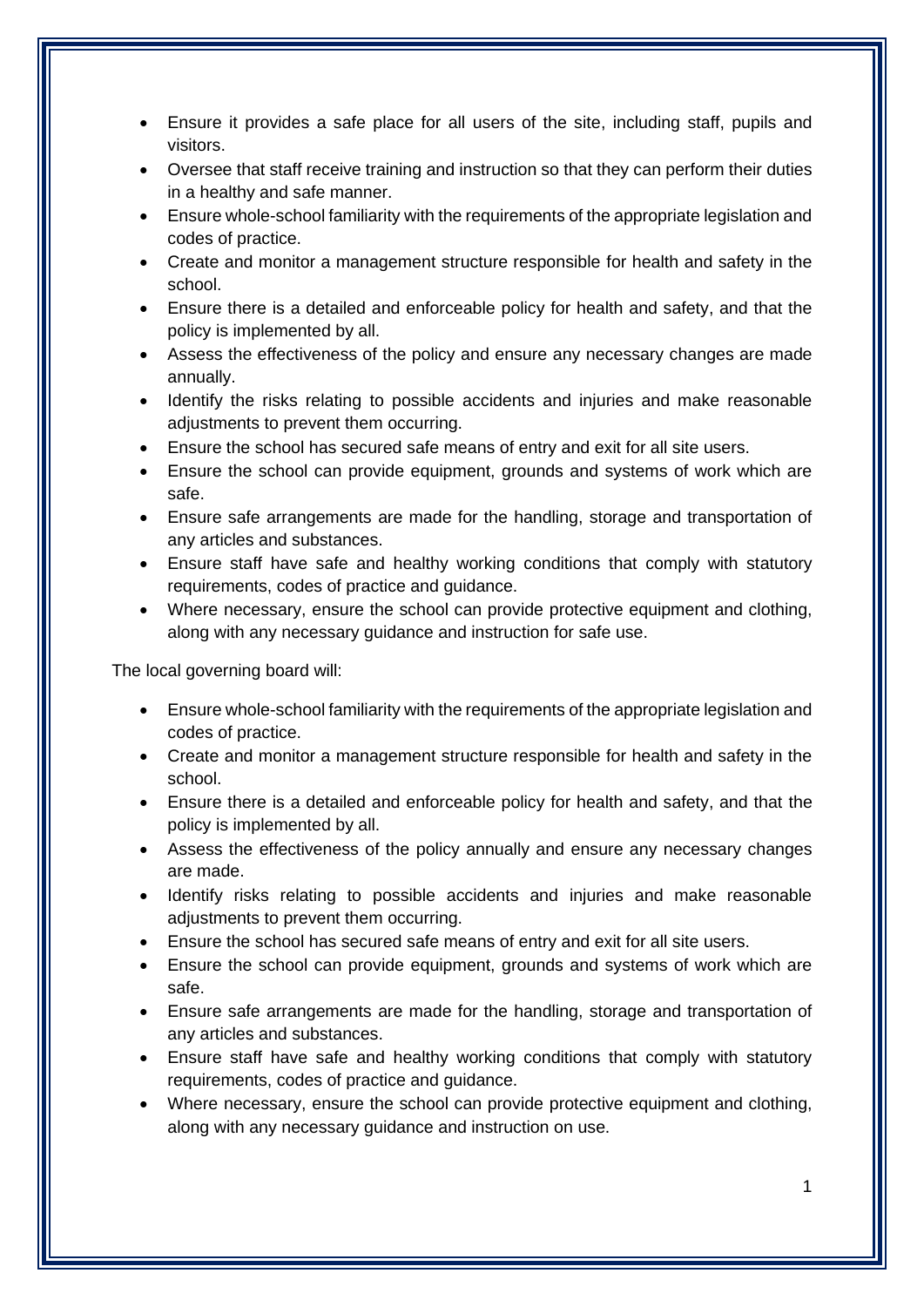The headteacher will:

- Have overall responsibility for the day-to-day development and implementation of safe working practices and conditions for all staff, pupils and visitors.
- Set the direction for effective health and safety management.
- Introduce management systems and practices that ensure risks are dealt with sensibly, responsibly and proportionately.
- Review this policy and its effectiveness annually.
- Take all reasonably practicable steps to ensure this policy is implemented by the heads of the appropriate departments and other members of staff.
- Designate a competent person who will be responsible for ensuring the school meets its health and safety duties – the competent person will be the health and safety officer.

The health and safety officer will:

- Assist with the creation and implementation of this policy.
- Be responsible for investigating accidents and incidents, to understand causes and amend risk assessments as required.
- Be the designated contact with the LA and the HSE where necessary.
- Support staff with any queries or concerns regarding health and safety.
- Identify hazards by conducting risk assessments.

Supervisory staff and/or department heads will:

- Be familiar with the requirements of health and safety legislation.
- Be responsible for the implementation and operation of the school's Health and Safety Policy in their department, and for areas of responsibility delegated by the headteacher.
- Be responsible for adhering to the aspects of health and safety that are outlined in their job descriptions.
- Take a keen interest in the Health and Safety Policy and assist in ensuring all staff, pupils and visitors comply with its requirements.

All members of staff will:

- Take reasonable care of their own health and safety, and that of others who may be affected by what they do at work.
- Cooperate with their employers on health and safety matters.
- Carry out their work in accordance with training and instructions.
- Inform the employer of any work situation representing a serious and immediate danger, so that remedial action can be taken.
- Familiarise themselves with the Health and Safety Policy and aspects of their work related to health and safety.
- Avoid any conduct which puts themselves or others at risk.
- Be familiar with all requirements laid down by the governing board.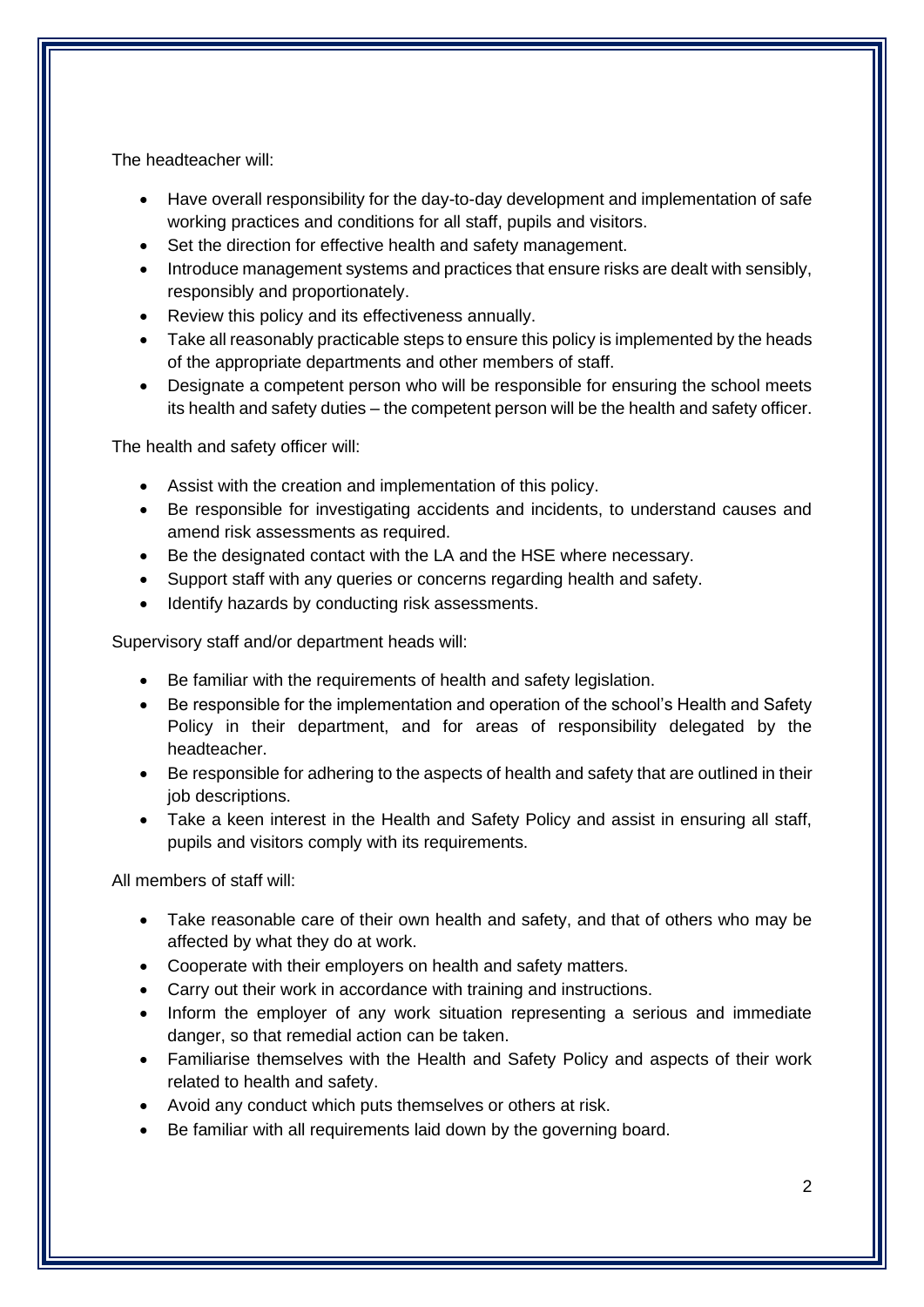- Ensure that all staff, pupils and visitors are applying health and safety regulations and adhering to any rules, routines and procedures in place.
- Ensure all machinery and equipment is in good working order and safe to use, including adequate guards, and ensure such equipment is not used improperly.
- Use the correct equipment and tools for the job and any protective clothing supplied.
- Ensure any toxic, hazardous or flammable substances are used correctly, and stored and labelled as appropriate.
- Report any defects in equipment or facilities to the designated health and safety officer.
- Take an interest in health and safety matters, and suggest any changes that they feel are appropriate.
- Make suggestions as to how the school can reduce the risk of injuries, illnesses and accidents.
- Exercise good standards of housekeeping and cleanliness.
- Adhere to their common law duty to act as a prudent parent would when in charge of pupils.

Pupils will:

- Exercise personal responsibility for the health and safety of themselves and others.
- Dress in a manner that is consistent with safety and hygiene standards.
- Respond to instructions given by staff in an emergency.
- Observe the health and safety rules of the school.
- Not misuse, neglect or interfere with items supplied for their, and other pupils', health and safety.

# <span id="page-7-0"></span>**3. Training and first aid**

The school will ensure that staff are provided with the health and safety training they need for their job. This may not always mean attendance at training courses; it may simply involve providing staff with basic instructions and information about health and safety in the school.

Staff will be provided with regular training opportunities and have access to support where needed. Staff are expected to undertake appropriate CPD in order to further contribute to the running and success of the school. Staff will be trained on how to assess risks specific to their role.

The health and safety officer will ensure staff know how to meet their duties outline in this policy. Where relevant to their role, staff will receive specific training in:

- Using industrial machinery.
- Managing asbestos.
- Having responsibility for the storage and accountability for potentially hazardous materials.

#### **First aid**

The school will act in accordance with the First Aid Policy at all times. The school will ensure that ample provision is made for both trained personnel and first-aid equipment on-site.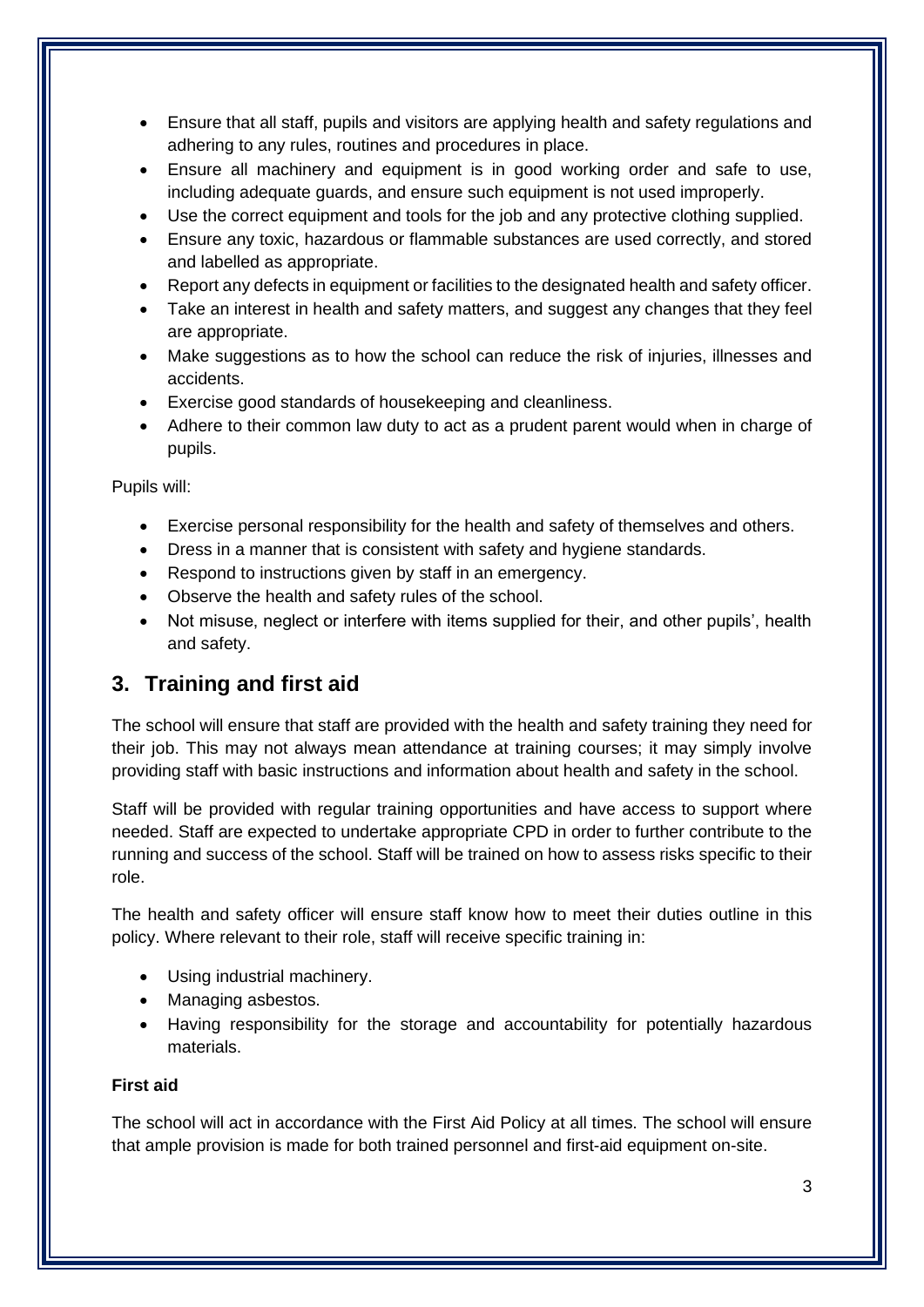The headteacher will ensure that there is an appropriate number of first-aid trained staff members working within in each classroom.

The following staff members are trained first-aiders:

All Teaching Assistants

First aid boxes are located as follows, and the named staff members are responsible for their secure storage and use:

| <b>Location</b>                                                                                                                                                                                                                                                                                                                    | <b>Responsible staff member</b> |
|------------------------------------------------------------------------------------------------------------------------------------------------------------------------------------------------------------------------------------------------------------------------------------------------------------------------------------|---------------------------------|
| First Aid room; First Aid<br>cabinet<br>DT room<br>Science room<br>Sixth Form kitchen<br>Sixth Form third floor<br>Sixth Form second floor<br>(Travel Trainer)<br><b>Textiles</b><br>Mentors & room 18 (in<br>between)<br>Room 19 & 20 (in<br>between)<br>Room 14 & 15 (in<br>between)<br>Reception<br>Room 12<br><b>PE</b> office |                                 |
|                                                                                                                                                                                                                                                                                                                                    |                                 |

# <span id="page-8-0"></span>**4. Contacting the emergency services**

The headteacher will certify that procedures for ensuring safety precautions are properly managed are discussed, formulated and effectively disseminated to all staff.

Staff will contact the emergency services in an emergency. Staff will alert their colleagues to the incident, if it is safe and appropriate to do so, using two-way radios.

Where an ambulance is called for a pupil, the Form Teacher will contact the pupil's parent. Where necessary, all pupils will be evacuated from the building and taken to the designated emergency assembly point – currently, this is the school playground. Staff will be aware of any pupils who have specific evacuation needs. Staff will be responsible for the safety of pupils and responding to any questions from the emergency services, as best they can.

# <span id="page-8-1"></span>**5. Accident reporting and investigation**

All accidents and incidents, including near-misses or dangerous occurrences, will be reported as soon as possible to the health and safety officer using the standard Accident Report Form.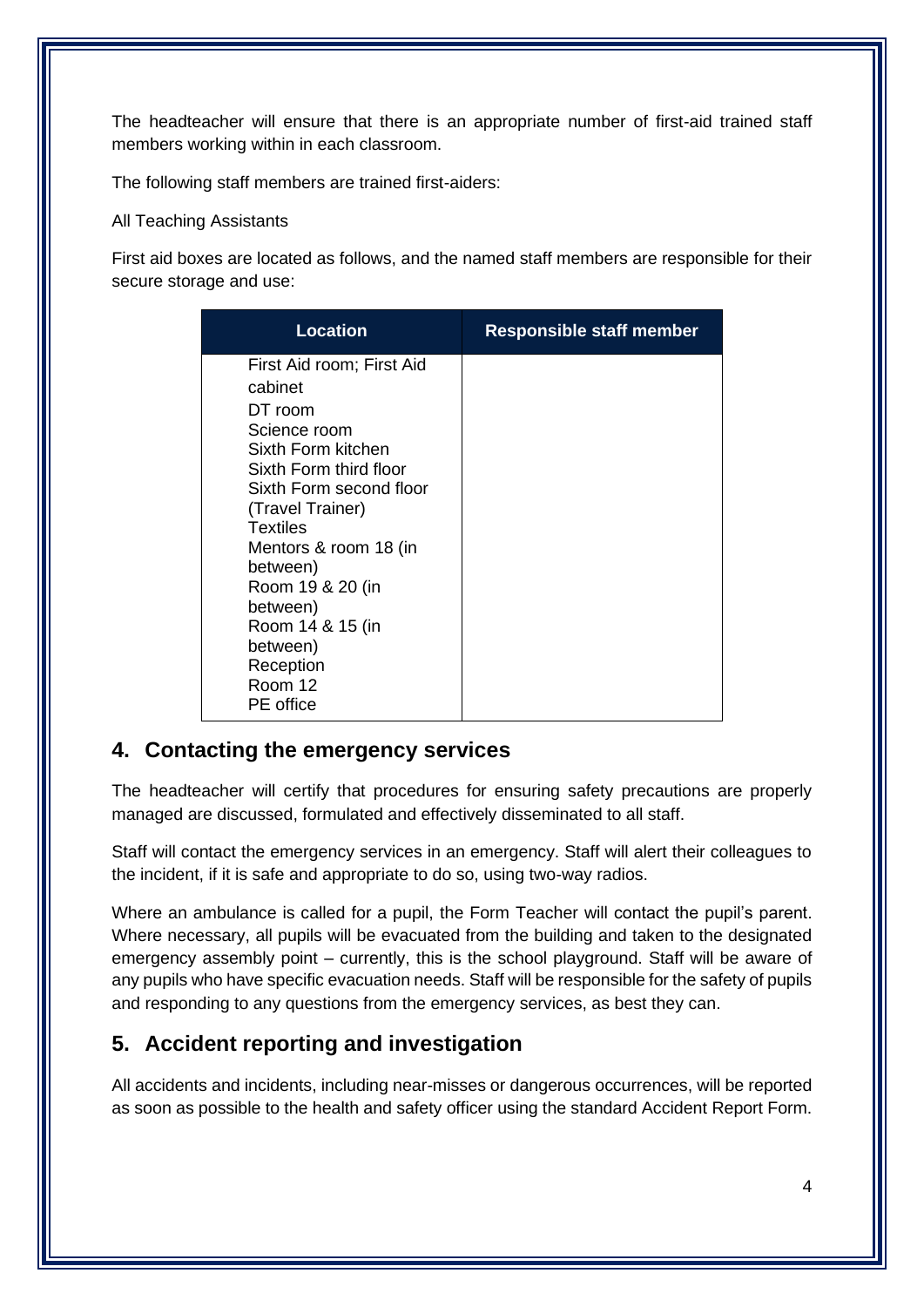The health and safety officer will be responsible for informing the headteacher if the accident is fatal or a 'major injury', as outlined by the HSE.

More in-depth information concerning reporting accidents and near-misses can be found in the following sections of this policy.

### **Reporting significant accidents**

Significant accidents, as defined in the Reporting of Injuries, Diseases and Dangerous Occurrences Regulations (RIDDOR) 2013, will be reported to the HSE at the earliest opportunity. The 'specified injuries' which must be reported include the following:

- Accidents to employees causing either death or major injury
- Accidents resulting in employees being away from work or being unable to perform their normal work duties for more than seven consecutive days (this seven-day period does not include the day of the accident)
- Fractures, other than to fingers, thumbs and toes
- Amputation of an arm, hand, finger, thumb, leg, foot or toe
- Any injury likely to lead to permanent loss of sight or reduction in sight in one or both eyes
- Any crush injury to the head or torso, causing damage to the brain or internal organs
- Any burn injury (including scalding) which covers more than 10 percent of the whole body's surface area or causes significant damage to the eyes, respiratory system or other vital organs
- Any degree of scalping requiring hospital treatment
- Any loss of consciousness caused by head injury or asphyxia
- Any other injury arising from working in an enclosed space which leads to hypothermia or heat-induced illness, or that requires resuscitation or admittance to hospital for more than 24 hours

Additional reportable occurrences include the following:

- The collapse, overturning or failure of any load-bearing part of any lifting equipment
- The explosion, collapse or bursting of any closed vessel or pipe work
- Electrical short circuit or overload resulting in a fire or explosion
- Unintentional explosion, misfire or failure of demolition to cause the intended collapse, projection of material beyond a site boundary, or injury caused by an explosion
- Any accidental release of a biological agent likely to cause severe human illness
- Any collapse or partial collapse of scaffolding over five metres in height
- When a dangerous substance being conveyed by road is involved in a fire or is released
- The unintended collapse of any building or structure under construction, alteration or demolition, including walls or floors
- Any explosion or fire resulting in the suspension of normal work for over 24 hours
- Any sudden, uncontrolled release in a building of: 200kg or more of flammable liquid, 10kg or more of flammable liquid above its boiling point, 10kg or more of flammable gas, or 500kg or more of these substances if the release is in the open air
- Accidental release of any substances which may damage health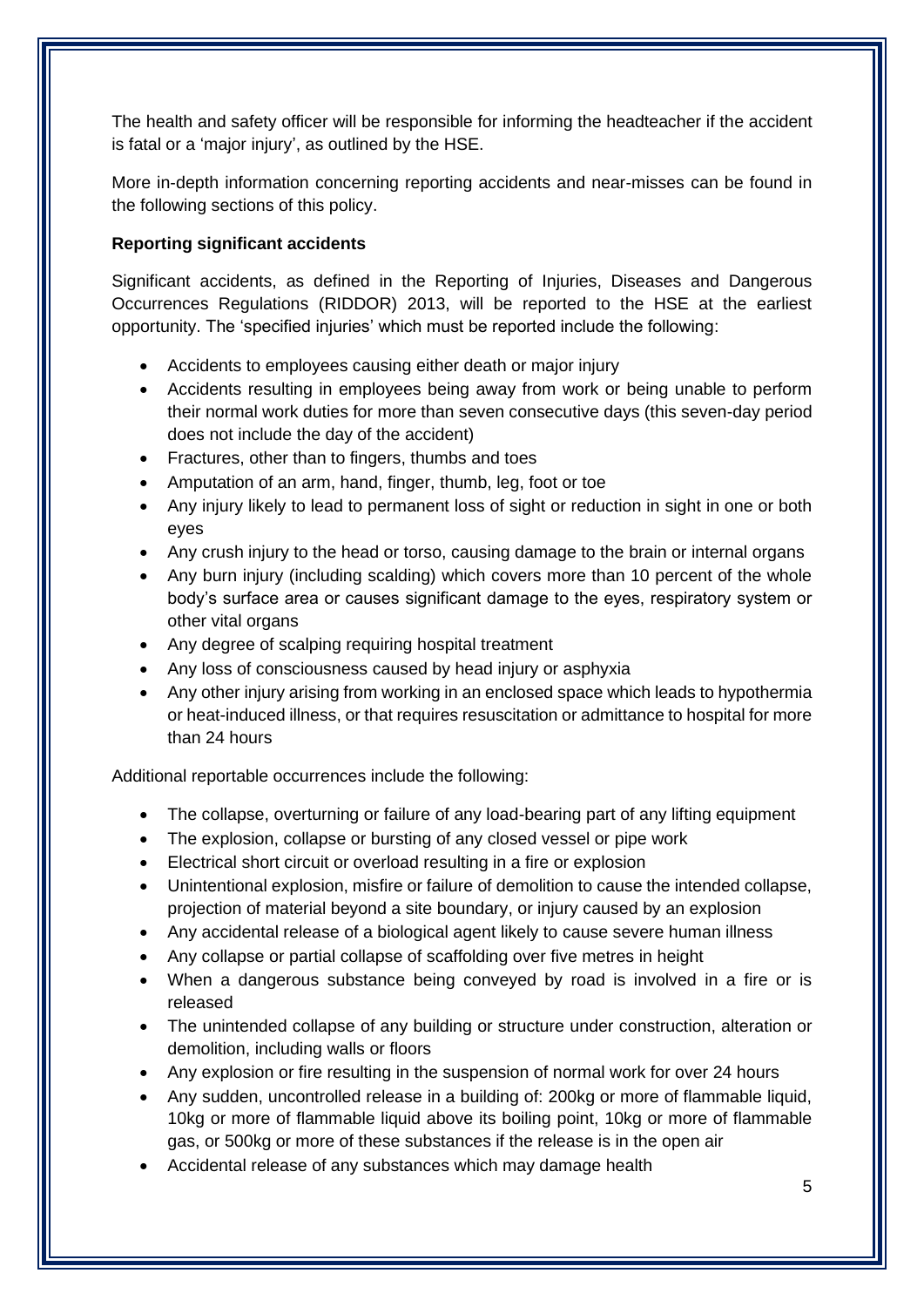- Serious gas incidents
- Poisonings
- Skin diseases including, but not limited to: occupational dermatitis, skin cancer, chrome ulcer, or oil folliculitis/acne
- Lung diseases including, but not limited to: occupational asthma, farmer's lung, asbestosis, or mesothelioma
- Infections including, but not limited to: leptospirosis, hepatitis, anthrax, legionellosis, or tetanus
- Other conditions such as occupational cancer, certain musculoskeletal disorders, decompression illness and hand-arm vibration syndrome

#### **Reporting procedures**

Should an incident require reporting to the Incident Control Centre (ICC) (part of the HSE), the health and safety officer, or a person appointed on their behalf, will file a report as soon as is reasonably possible. The person will complete the relevant report on the HSE website: [http://www.hse.gov.uk/riddor/report.htm.](http://www.hse.gov.uk/riddor/report.htm) The HSE no longer accepts written accident reports, except for in exceptional circumstances. The school will report all accidents and injuries online where possible using the above web address. Fatal and specified injuries, as outlined in section 9, may only be reported using the telephone service on 0845 300 9923, open Monday to Friday 8.30am to 5pm.

#### **Reporting hazards**

Staff, pupils, contractors and visitors have a legal duty to report any condition or practice they deem to be a hazard. In most cases, reporting should be conducted verbally to the site manager as soon as possible, who will then inform the headteacher as appropriate.

#### **Accident investigation**

All accidents, however minor, will be investigated by the health and safety officer and the outcomes recorded. The length of time dedicated to each investigation will vary on the seriousness of the accident. After an investigation takes place, a risk assessment will be carried out, or the existing assessment amended, to avoid reoccurrence of the accident.

The health and safety officer will undertake monthly evaluations of all reported incidents. They will then identify patterns and trends in order to take corrective action and minimise the reoccurrence of any incident or illness.

# <span id="page-10-0"></span>**6. Active monitoring system**

It is good practice to actively monitor systems prior to accidents, ill health or incidents taking place; this involves regularly checking compliance procedures and the achievement of objectives. The school's procedure for actively monitoring our system includes:

- Annual audits, including fire risk assessments and health and safety audits.
- **Termly** examination of documents to ensure compliance with standards.
- **Termly** inspection of premises, plants and equipment.
- **Monthly** reports and updates to the headteacher.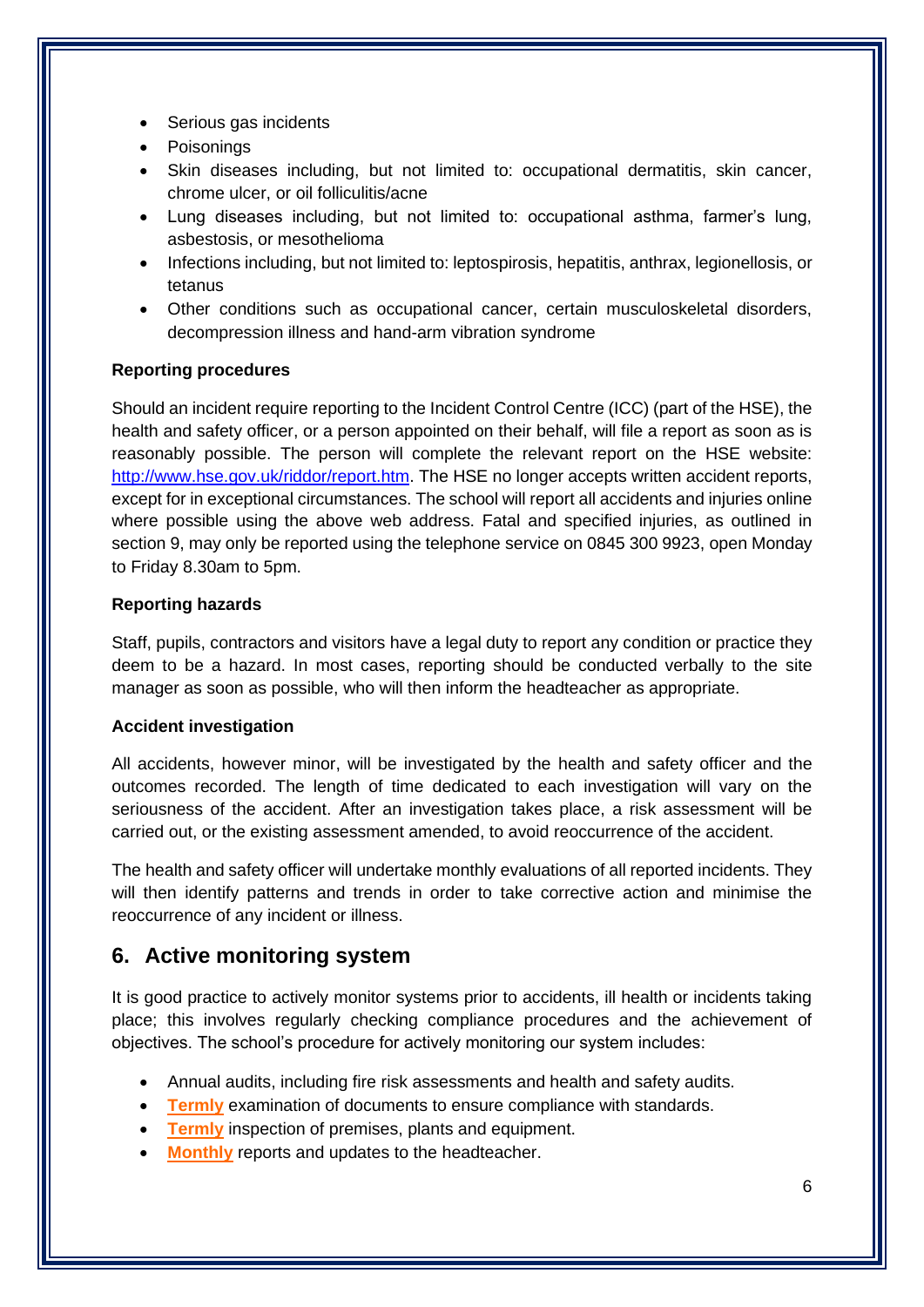• External measures, such as surveys by contractors and service providers, along with visits from Environmental Health and Ofsted.

# <span id="page-11-0"></span>**7. Risk assessment**

The headteacher has overall responsibility for ensuring potential hazards are identified and risk assessments are completed for all areas in the school. The health and safety officer will be consulted when risk assessments are being carried out.

**Termly** assessments of high-risks areas, such as laboratories, will be undertaken. **Annual** risk assessments will be conducted for all other areas of the school. Risk assessments will consider the needs of staff, pupils, visitors and contractors. Risk assessments will identify all defects and potential risks along with the necessary solutions or control measures.

Risk assessments will be reviewed if:

- There is any reason to suspect that they are no longer valid.
- There has been a significant change in related matters.
- The governing board will be informed of risk assessments, allowing issues to be prioritised and actions to be authorised, along with funds and resources.

The school will record any significant findings of any risk assessments, including the following:

- The identified hazards
- How people might be harmed by them
- What the school has implemented to control the risk

The school will appoint an educational visits coordinator and ensure they receive the training necessary to carry out the role. Where there is no educational visits coordinator, the headteacher will perform this duty. The educational visits coordinator will ensure risk assessments are completed by staff leading day trips or residential stays.

# <span id="page-11-1"></span>**8. Slips and trips**

In line with HSE guidance, control measures are in place to effectively control slip and trip risks. The school utilises the following procedure:

- Identify the hazards risk factors considered include:
	- Environmental (floor, steps, slopes, etc.)
	- Contamination (water, food, litter, etc.)
	- Organisational (task, safety, culture, etc.)
	- Footwear (footwear worn for evening events may not be in line with the School Uniform Policy)
	- Individual factors (rain, supervision, pedestrian behaviour, etc.)
- Decide who might be harmed and how
- Consider the risks and decide if existing precautions are sufficient, or if further measures need to be introduced
- Record the findings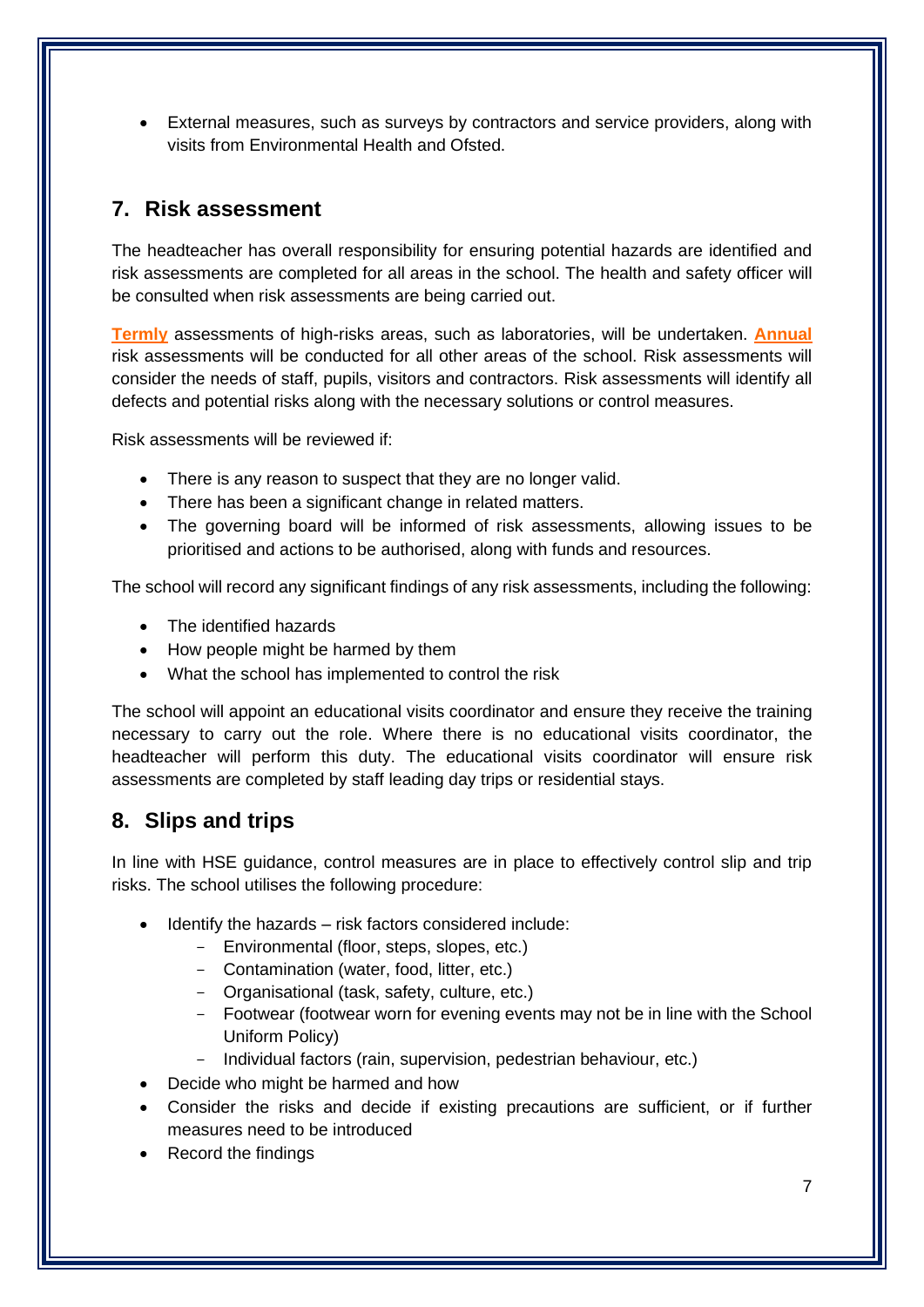• Review the assessment regularly and revise if necessary

# <span id="page-12-0"></span>**9. Fire safety**

All staff fully understand and effectively implement the Fire Evacuation Plan, which will be implemented in the event of a fire.

The headteacher is responsible for certifying that procedures for ensuring that safety precautions are properly managed will be discussed, formulated and effectively disseminated to all staff. Staff will receive fire safety training to ensure they understand the procedure for fire drills and the use of fire extinguishers.

The school will test evacuation procedures on a **termly** basis. Firefighting equipment will be checked on an **annual** basis by a competent person on the staff team that has received the training. Fire alarms will be tested **weekly** from different 'break glass' fire points around the school, and records will be maintained and held in the Site Manager's office. Emergency lighting will be tested on a **six-monthly** basis, and records will be maintained and held in the Site Manager's office.

The evacuation of visitors and contractors will be the responsibility of the person they are visiting or working for.

# <span id="page-12-1"></span>**10.Evacuation and bomb threat procedure**

The school will follow the procedure outlined in the Invacuation, Lockdown and Evacuation Policy and Personal Emergency Evacuation Plan in the event of a crisis.

All staff fully understand and effectively implement the school's Bomb Threat Policy.

In the event of an emergency, the procedures outlined in the Bomb Threat Policy, the Invacuation, Lockdown and Evacuation Policy, and the Lockdown Procedure will be followed. All staff are trained in handling bomb threats and have easy access to instructions of the procedure, which can be found in the Bomb Threat Policy.

# <span id="page-12-2"></span>**11.Visitors and contractors**

The procedures outlined in the Visitor Policy and the Contractors Policy will be implemented by relevant staff when receiving visitors to the school.

Anyone hiring the premises will be made aware of their health and safety obligations when making the booking.

Contractors will be responsible for the health and safety of their employees and for ensuring safe working practices. They will not constitute a hazard to staff, pupils or visitors to the school.

# <span id="page-12-3"></span>**12.Construction and maintenance**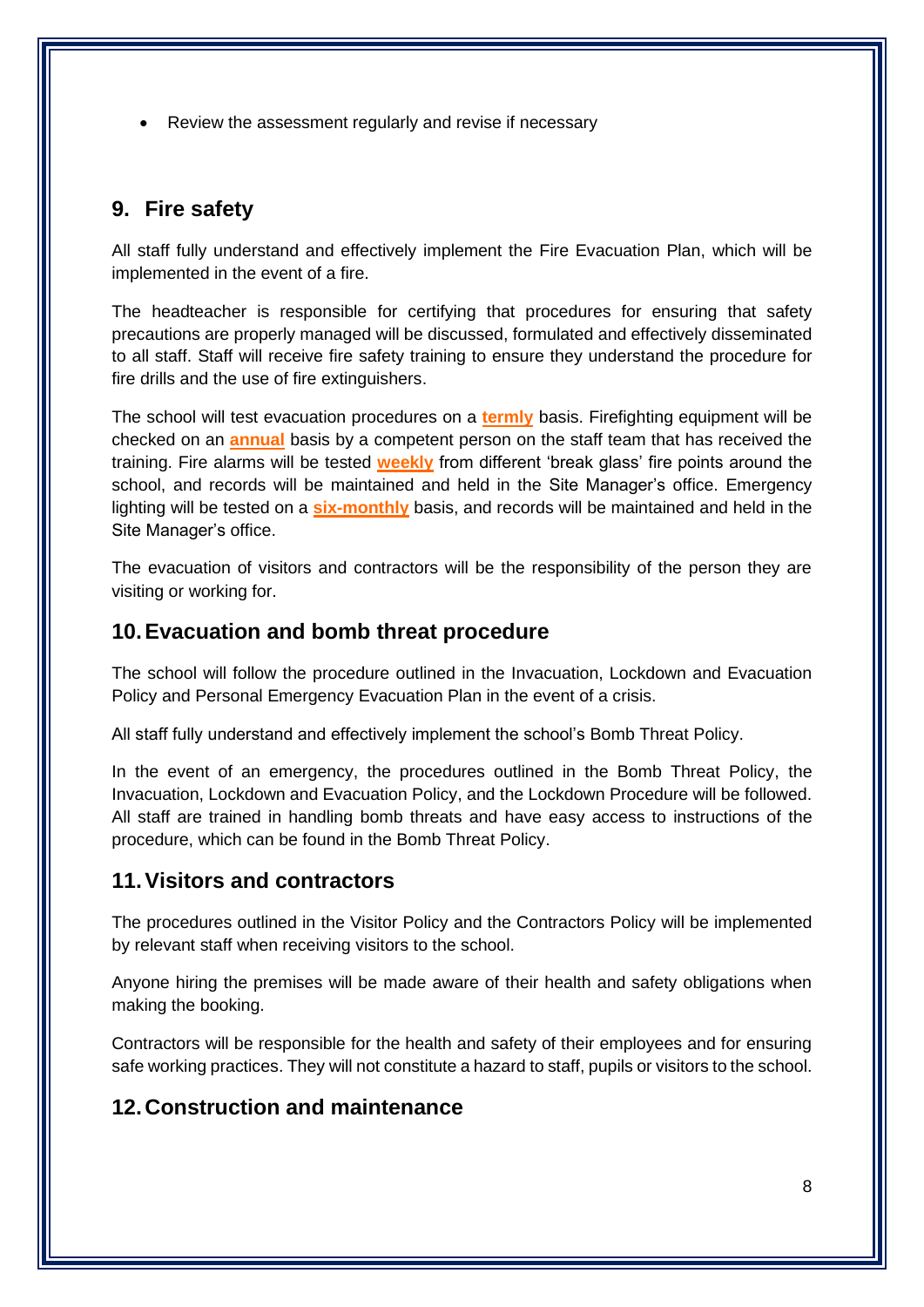When undertaking construction or maintenance work, the school will do so in accordance with The Construction (Design and Management) (CDM) Regulations 2015. Construction work means the carrying out of any building, civil engineering or engineering construction work, including:

- The construction, alteration, conversion, fitting out, commission, renovation, repair, upkeep, redecoration, or other maintenance, decommissioning, demolition or dismantling of a structure;
- The preparation for an intended structure, including site clearance, exploration, investigation (but not site survey) and excavation (but not pre-construction archaeological investigations), and the clearance or preparation of the site or structure for use or occupation at its conclusion;
- The installation, commission, maintenance, repair or removal of mechanical, electrical, gas, compressed air, hydraulic, telecommunications, computer or similar services which are normally fixed within or to a structure;
- The assembly on site of prefabricated elements to form a structure or the disassembly on site of the prefabricated elements which, immediately before such disassembly, formed a structure;
- The removal of a structure, or of any product or waste resulting from demolition or dismantling of a structure, or from disassembly of prefabricated elements which immediately before such disassembly formed such a structure.

The headteacher will ensure that all construction and maintenance projects have a formally appointed principal designer and principal contractor. The headteacher will liaise with the principal contractor to identify if the scope of the project means that it should be notified to the HSE. The headteacher will also ensure that:

- The principal designer and principal contractor are provided with a 'client brief/CDM pre-construction information' at the earliest opportunity, to contain relevant information which should, as a minimum, include the following:
	- What the school wants built or maintained
	- The site and existing structures
	- Information about hazards, such as asbestos
	- Timescales and budget for the build
	- How the school expects the project to be managed
	- CDM appointments of the principal contractor and/or principal designer
	- Welfare arrangements
	- Details of the nearest A&E department
- The principal contractor draws up a Construction Phase Plan that explains how health and safety risks will be managed – permission will not be given for construction or maintenance work to begin until this is in place.
- The principal designer prepares a health and safety file containing information that will help the school manage risks associated with any future maintenance, repair, construction or demolition work.
- The roles, functions and responsibilities of the project team are clearly defined in writing, e.g. in the project plan.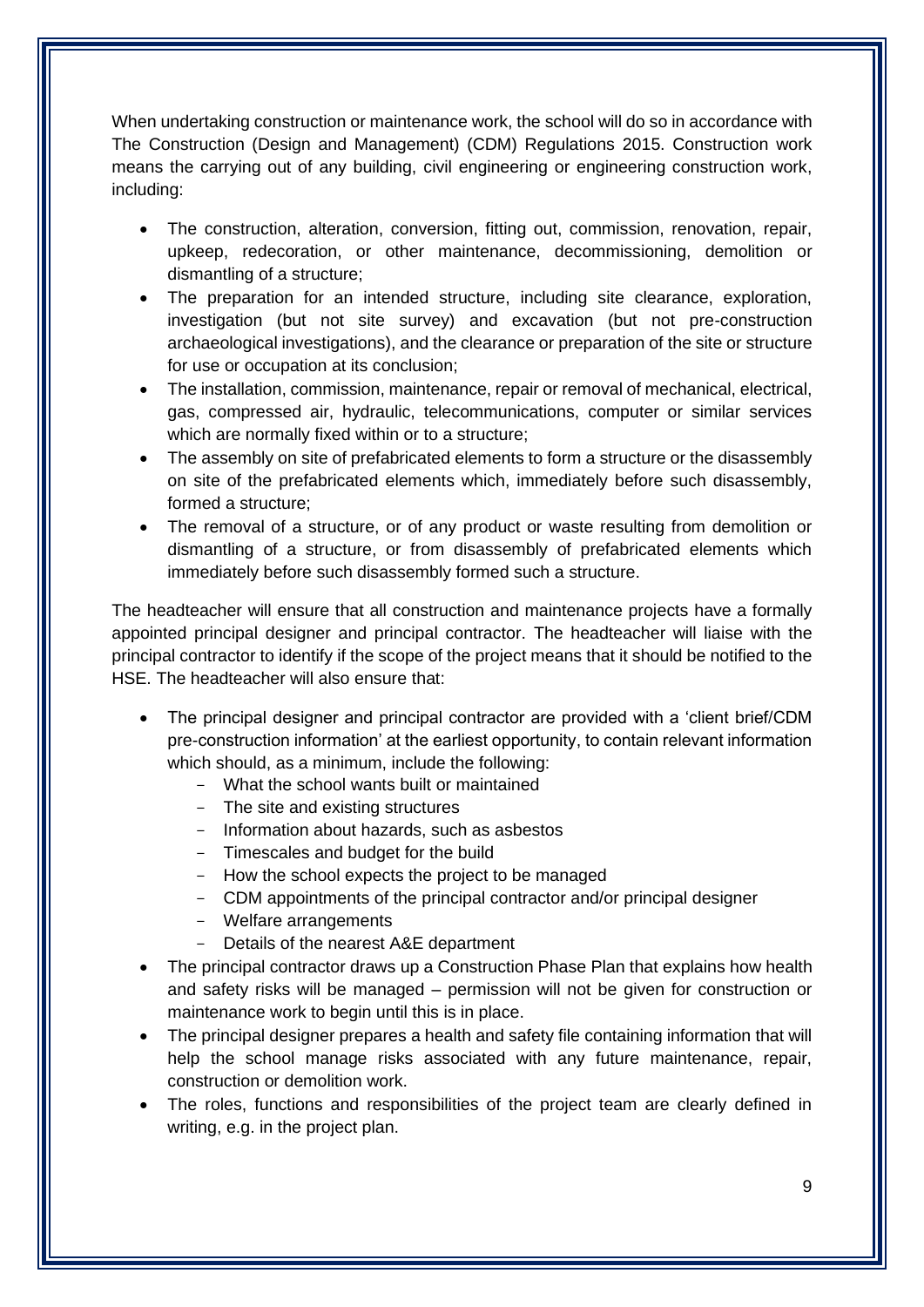- Sufficient time and resources are allocated, and effective mechanisms are in place to ensure good communication, cooperation and coordination between all members of the project team.
- The principal contractor has made arrangements for adequate welfare facilities for their workers before the construction or maintenance work starts.
- Following completion of the project, the health and safety file is handed over to the headteacher, kept up-to-date by the health and safety officer, and is made available to anyone who needs to alter or maintain the building.

The Site Manager will hold **weekly** progress meetings with the project team to ensure that all members are carrying out their roles as required. Where the project is for a new workplace or alterations to an existing workplace, it must also meet the standards set out in The Workplace (Health, Safety and Welfare) Regulations 1992.

# <span id="page-14-0"></span>**13.Personal protective equipment (PPE)**

PPE means all equipment worn, or held, by staff or pupils which is designed to protect them from specified hazards. The school will provide employees and pupils who are exposed to a hazard at the school, which cannot be controlled by other means, with PPE where appropriate. All staff and pupils will be provided with protective eyewear in all workshops and laboratories. Visitors will also be supplied with PPE when appropriate.

Staff and pupils will use the PPE provided, and care for it according to the instructions and training given. Supervising staff will ensure PPE fits the wearer properly. Where more than one item of PPE must be worn, the items should be compatible and remain effective. PPE will not be worn if wearing it causes a hazard greater than the hazard it is intended to protect the wearer from. Pupils will report any loss or defects to their class teacher, who will report it to the site manager for repair. Damaged PPE will not be used and will be disposed of in line with the manufacturer's instructions if it is not possible to repair.

PPE includes protective laboratory and workshop equipment, such as protective clothing, safety footwear, face masks, and respiratory protective equipment. Clothing that is not specifically designed to preserve the health and safety of the wearer, e.g. school uniform, does not constitute PPE.

Thorough risk assessments are carried out by the health and safety officer to determine the suitable PPE to be used for each hazard and these are reviewed on a **termly** basis.

Staff and pupils will receive appropriate health and safety training in order to ensure they know how to properly use, maintain and store PPE, and how to detect and report faults. Equipment manuals are readily available and warning signs are clearly displayed in areas, and on equipment, where PPE is mandatory. When not in use, PPE will be properly stored, kept clean, and in good repair.

The school understands its duty to cover the costs of purchase, cleaning and repair for all clothing that is:

- Protective clothing that staff require to fulfil their roles.
- A uniform that employees only wear to work.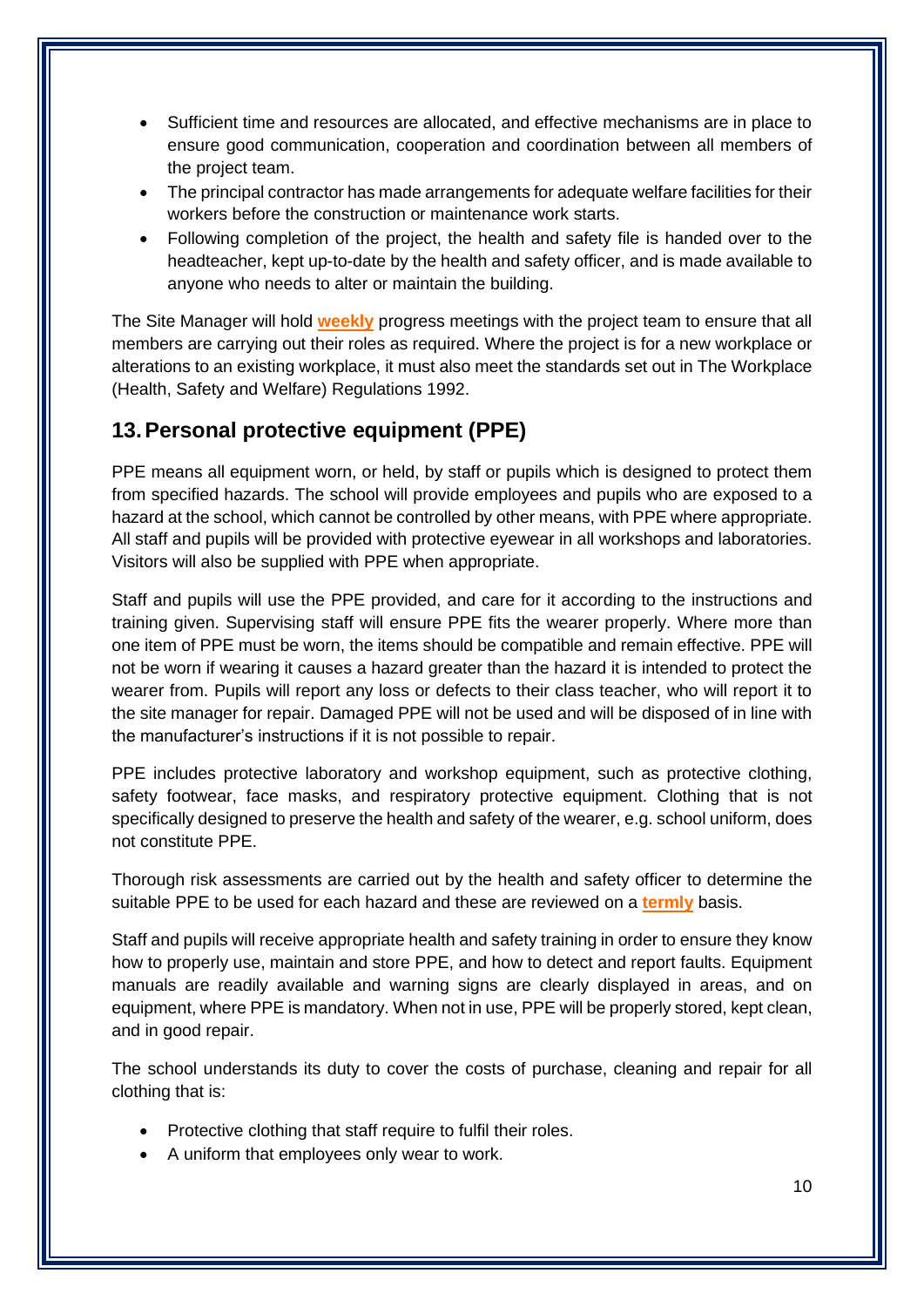The SBM will keep a record of all expenses related to PPE and uniform for HR and finance purposes. In accordance with HM Revenue and Customs (HMRC), the school will pay any tax and national insurance on uniforms and PPE that are not [exempt.](https://www.gov.uk/employer-reporting-expenses-benefits/dispensations) Using a [P11D](https://www.gov.uk/government/publications/paye-end-of-year-expenses-and-benefits-online-form) form, the school will report the cost of the following to HMRC, unless they are exempt:

- Buying the clothes for employees
- Lending clothes to employees
- Cleaning or repairing clothing

The school will not report the above to HMRC if it is provided as part of a salary sacrifice arrangement. If the school follows either of the below procedures, we will not report uniform costs as detailed in section 17 to HMRC:

- Paying a flat rate to employees as part of their earnings either a benchmark rate or a special (bespoke) rate approved by HMRC
- Paying back the employee's actual costs

# <span id="page-15-0"></span>**14.Employee clothing**

If the school purchases clothing for employees, or lends it to them, we will:

- Report the costs on P11D form.
- Pay Class 1A National Insurance on the value of the benefit.
- If employees purchase clothing that is necessary to complete their role and the school reimburses them, the school will:
- Add the value of the benefit to employees' earnings.
- Deduct and pay PAYE tax and Class 1 National Insurance through payroll.

If employees purchase non-durable clothing, e.g. rubber gloves, and the school reimburses them, the school will:

- Add the value of the benefit to the employees' other earnings.
- Deduct and pay PAYE tax (not Class 1 National Insurance) through payroll.

If employees pay to have clothing cleaned or repaired, the school will:

- Add the value of the benefit to employees' earnings.
- Deduct and pay PAYE tax and Class 1 National Insurance through payroll.

The value of clothing for tax and reporting will depend on whether the school has given or lent clothing to employees. If clothing is given to employees, the school will use the higher of the following to work out the value of clothing for tax and reporting purposes:

- The second-hand value of the clothing when it is given to employees
- The initial cost of the clothing

If clothing is lent to employees, the school will use the higher of the following to work out the value of clothing for tax and reporting purposes:

• 20 percent of the clothing's market value when first provided to employees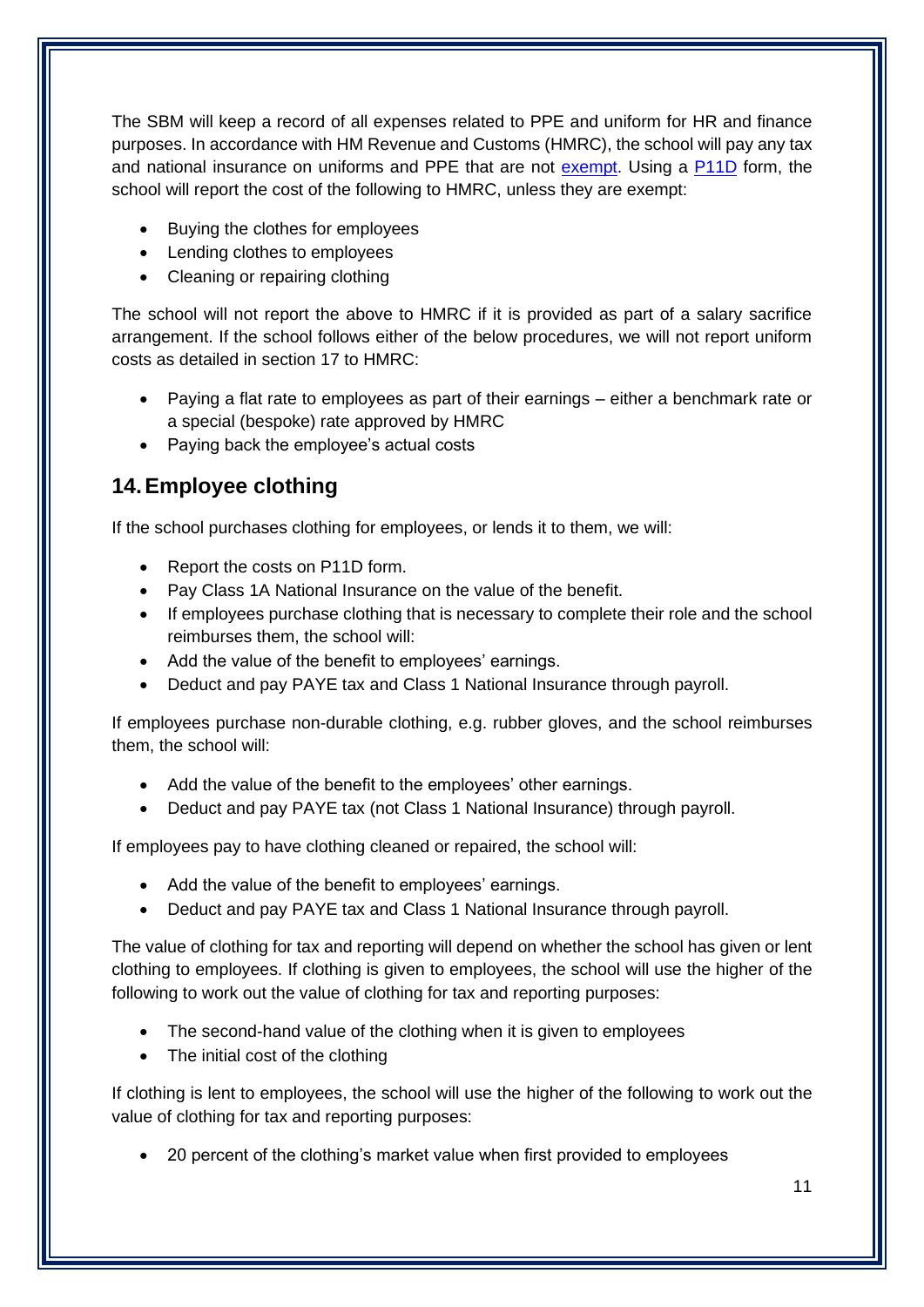• Any annual rental or hire charges the school pays for it

# <span id="page-16-0"></span>**15.[Updated] Work-related hazards**

#### **Manual handling**

Manual handling can prove hazardous when it has the potential to cause a musculoskeletal disorder. This can be due to repetition of the action, the force and/or posture involved in the completion of a handling task, and/or a person's ability to hold or gr asp the particular item in a safe and balanced manner.

**[New]** The school will, as far as practicable, reduce the need for members of staff to carry out any manual handling tasks that involve a risk of injury. Where manual handling tasks are necessary, the school's Manual Handling Risk Assessment will be implemented. The control measures will be monitored to ensure they are reducing the risk of injury and being implemented correctly.

**[New]** The capability and circumstances, e.g. age, of staff will be taken into account where manual handling tasks are required. Where there is an unacceptable risk of injury or harm, no manual handling tasks will take place.

**[New]** All members of staff will receive manual handling information and training as needed.

In order to manage these risks, appropriate policies and procedures have been adopted.

#### **Working at heights**

Policy and procedures concerning employees working at heights are addressed in the Working at Heights Policy. Staff members are required to sign statements confirming that they have received, read and understood the policy, prior to being allowed to work at heights.

#### **Lone working**

Policy and procedures concerning employees' lone working are addressed in the Lone Worker Policy. Staff members are required to sign statements confirming that they have received, read and understood the relevant policies, prior to being allowed to undertake lone working.

#### **Stress management**

Staff will be aware of the symptoms of stress, including sleeping problems, dietary problems, mood swings, feeling lethargic, fatigue, emotional problems, chest pains and elevated heart rate, lack of focus, inability to concentrate and increased sweating. Staff members who suffer from any of these symptoms are advised to consult their GP as soon as possible. All staff wellbeing matters are managed in line with the Staff Wellbeing Policy.

#### **Display screen equipment**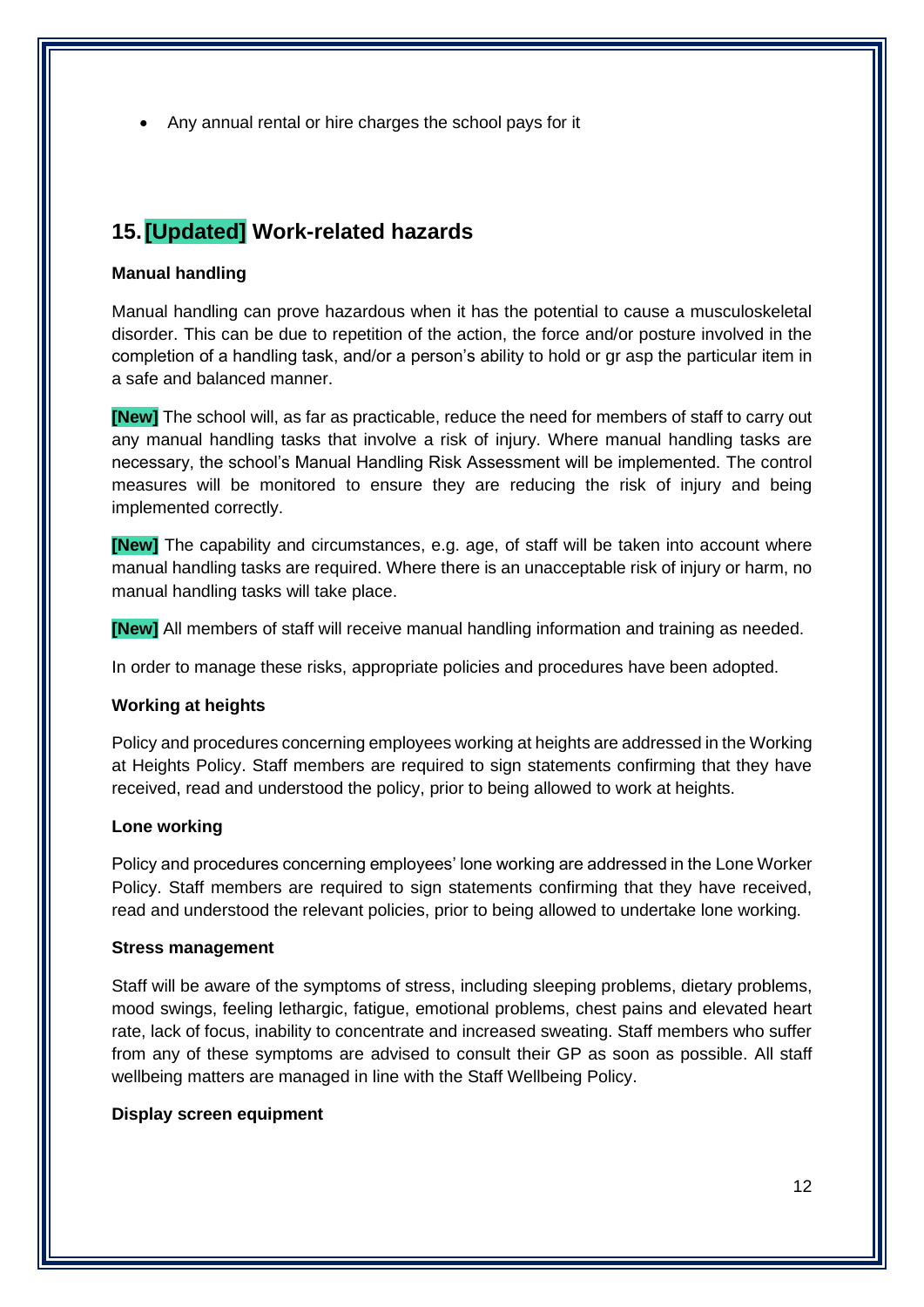Display screen assessments will be carried out by the health and safety officer for teaching staff and administrative staff who regularly use laptops or desktops computers. Further policy and procedures concerning display equipment are addressed in the Display Screen Equipment (DSE) Policy.

# <span id="page-17-0"></span>**16.Maintaining equipment**

Staff and pupils can expect that any equipment they use is suitable for its intended use and is properly maintained. Inspectors, or a trained health and safety technician, will inspect the following equipment for health and safety issues **annually**:

- All electrical appliances
- All fixed gymnasium equipment
- Any workshop equipment, e.g. lathes and kilns
- All fume cupboards

It is the responsibility of the health and safety officer to ensure new equipment meets the appropriate standards and conforms to all health and safety requirements. A health and safety technician should be consulted as necessary.

# <span id="page-17-1"></span>**17.Hazardous materials**

The school will act in accordance with the school's COSHH Policy at all times.

The school will only purchase hazardous materials from a reputable source, making sure that the relevant material safety data sheet (MSDS) is provided by the retailer on delivery. The school will only order supplies of hazardous materials when existing stocks are no longer adequate, and in quantities that are no larger than necessary. No chemicals or other hazardous materials will be used without the permission of the headteacher.

The health and safety officer is responsible for ensuring all products that may be hazardous to health are risk assessed before being used, taking into account the advice on the relevant MSDS or Hazcard – the latter is provided from CLEAPPS, recognised by Ofsted and HSE as a definitive basis for undertaking practical work safely.

The site manager, will ensure that the relevant control measures and appropriate guidelines are put in place to manage the risks identified in risk assessments. Control measures will be checked and reviewed by the site manager on a **termly** basis to ensure continued effectiveness, even when they are known to be reliable.

The headteacher will ensure that at least two staff members are suitably trained in the handling of hazardous chemicals and materials.

All equipment, materials and chemicals will be held in appropriate containers and areas conforming to health and safety regulations. Hazardous substances will be labelled with the correct hazard sign and contents label. Storage life will be considered by **department leaders**. All COSHH and ionising radiations regulations will be adhered to.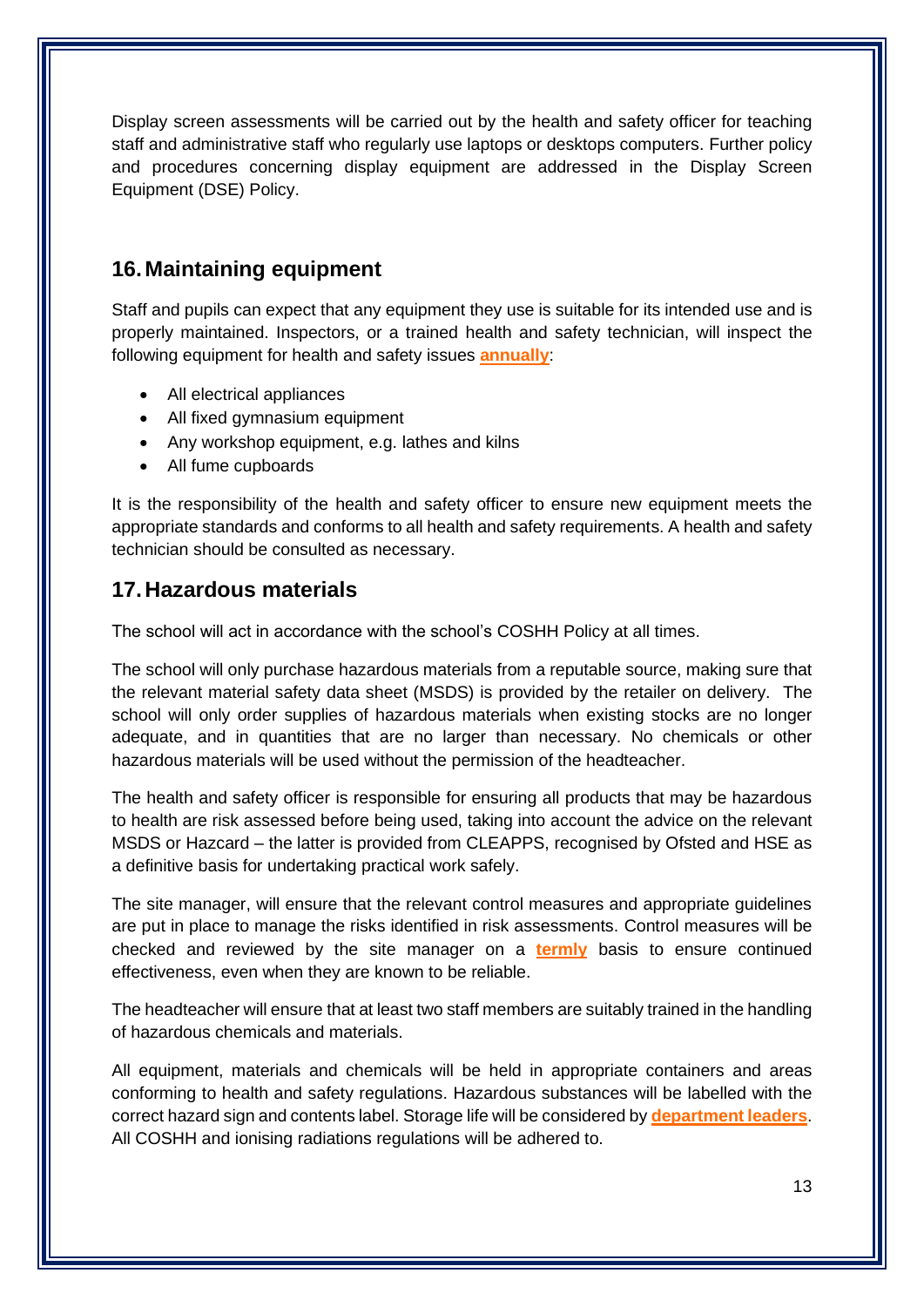Low-toxic products, such as corrective fluid and aerosol paints, will be stored securely and only used under supervision in a well-ventilated area. Dust and fumes will be safely controlled by local exhaust ventilation equipment.

No staff member or pupil should ever be put at risk through exposure to any hazardous substance used in our practical curriculum. No potentially hazardous materials will be used in lessons without the approval of the health and safety officer. The health and safety officer will ensure staff are appropriately trained to use hazardous materials.

Where a substance has a workplace exposure limit, control measures will ensure that exposure is below the limit.

The site manager will keep an up-to-date inventory of all the hazardous chemicals and materials held at the school. A **termly** audit of hazardous materials will be undertaken by the site manager with routine surveillance to ensure that they remain safe to store. Unwanted or surplus chemicals and materials, including those that have become unsafe, will be disposed of by a registered waste carrier, in accordance with school procedures.

# <span id="page-18-0"></span>**18.Asbestos management**

In accordance with HSE guidance, an asbestos management survey was undertaken on **date** by **name of surveying organisation**, which is a United Kingdom Accreditation Service accredited surveying organisation. As a result of the asbestos management survey, risks were identified and dealt with on a priority basis. This survey will be undertaken again following any changes of use to a location or prior to any significant building work.

Further details concerning the management of asbestos can be found in the Asbestos Management Policy.

# <span id="page-18-1"></span>**19.Cleaning**

Contract cleaners will be monitored by the site manager. The standard required will be clear in the service level agreement held with the contracted cleaners. Special consideration will be given to hygiene areas.

Waste collection services will be monitored by the site manager. Special consideration will be given to the disposal of laboratory materials and clinical waste.

The headteacher is responsible for ensuring that the school is at a safe temperature for staff and pupils to work in. The school will adhere to the provisions as outlined in The Education (School Premises) Regulations 1999, which state:

| <b>Areas</b>                                                                                                                                                                           | <b>Temperature</b> |
|----------------------------------------------------------------------------------------------------------------------------------------------------------------------------------------|--------------------|
| Where there is a below-normal level of physical activity due to ill health<br>or a physical disability, e.g. isolation rooms; however, this does not<br>include sleeping accommodation | $21^{\circ}$ C     |
| Where there is a normal level of physical activity associated with<br>teaching, private study or examinations                                                                          | 18°C               |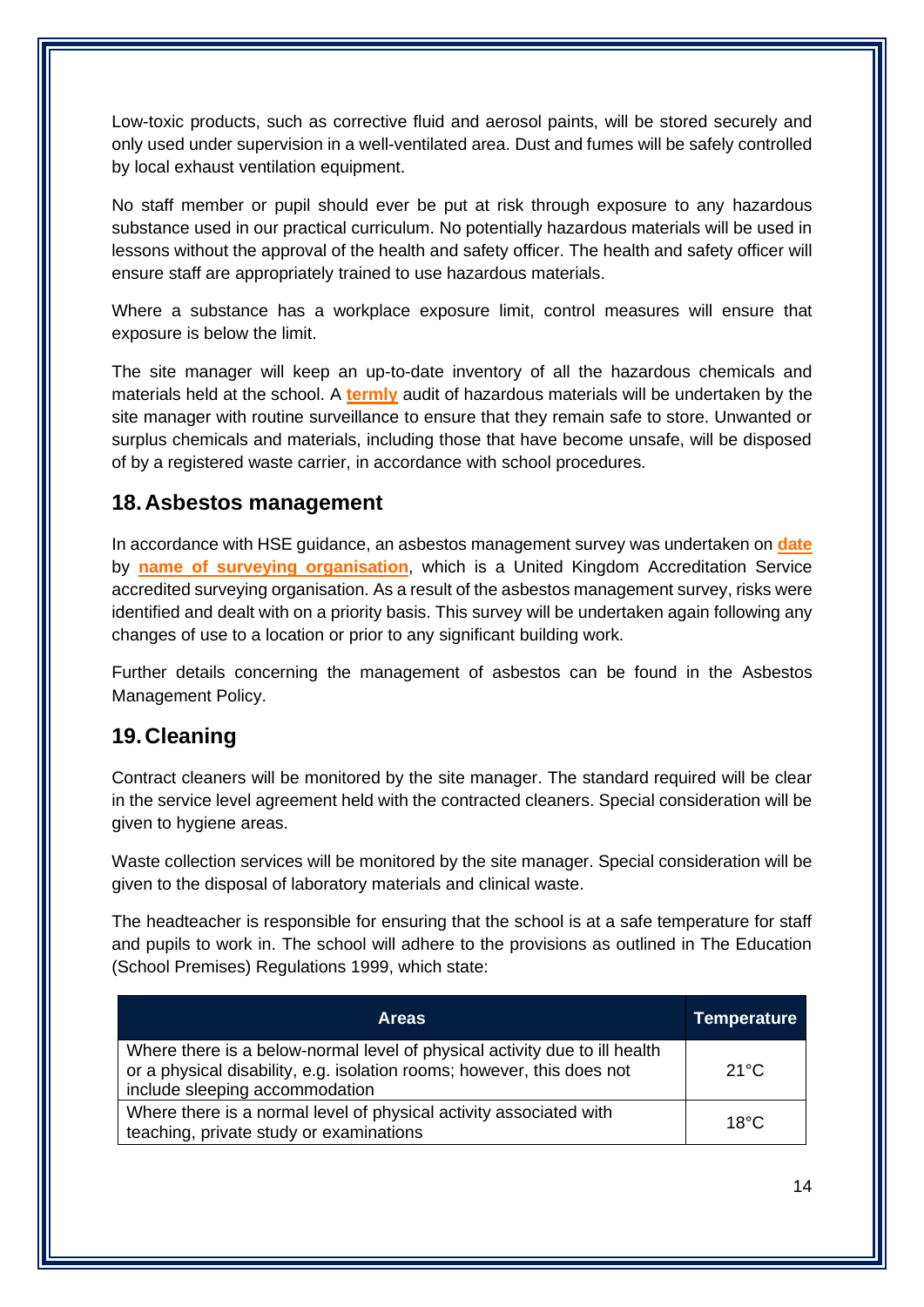Where there is a high level of physical activity, e.g. PE sports halls, where there is a high level of priysical activity, e.g. FE sports halls,<br>washrooms, sleeping accommodation and circulation spaces

# <span id="page-19-0"></span>**20.Infection control**

The school actively prevents the spread of infection through the following measures:

- Routine immunisation
- Maintaining high standards of personal hygiene and practice
- Maintaining a clean environment

The school keeps up-to-date with national and local immunisation scheduling and advice. All pupils' immunisation status is checked at school entry and at the time of any vaccination. The school encourages parents to have their children immunised.

All staff are subject to a full occupational health check before starting employment at the school.

The school will ensure that arrangements are in place to minimise any health risks, e.g. flu, by ensuring hygiene standards are maintained and pupils and staff are not permitted in school if they are unwell. Staff and pupils displaying signs of infection will be sent home and recommended to see a doctor.

Further information concerning our policies and procedures addressing infection control can be found in our Infection Control Policy.

# <span id="page-19-1"></span>**21.Allergens and anaphylaxis**

Parents are required to provide the school with up-to-date information relating to their children's allergies, as well as the necessary action to be taken in the event of an allergic reaction, such as any medication required. Staff are also required to provide the headteacher with a list of their allergies. Information regarding pupils' and staff members' allergies is collated and stored securely.

Under The Human Medicines (Amendment) Regulations 2017, the school is able to purchase adrenaline auto-injector (AAI) devices without a prescription, for emergency use on pupils who are at risk of anaphylaxis, but whose device is not available or is not working. The school will purchase spare AAIs from a pharmaceutical supplier, such as the local pharmacy.

The headteacher and catering team will ensure that all pre-packed foods for direct sale (PPDS) made on the school site meet the requirements of Natasha's Law, i.e. the product displays the name of the food and a full, up-to-date ingredients list with allergens emphasised, e.g. in bold, italics or a different colour. The catering team will also work with any external catering providers to ensure all requirements are met and that PPDS is labelled in line with Natasha's Law. Further information relating to how the school operates in line with Natasha's Law can be found in the Whole-School Food Policy.

Staff will receive appropriate training and support relevant to their level of responsibility, in order to assist pupils with managing their allergies.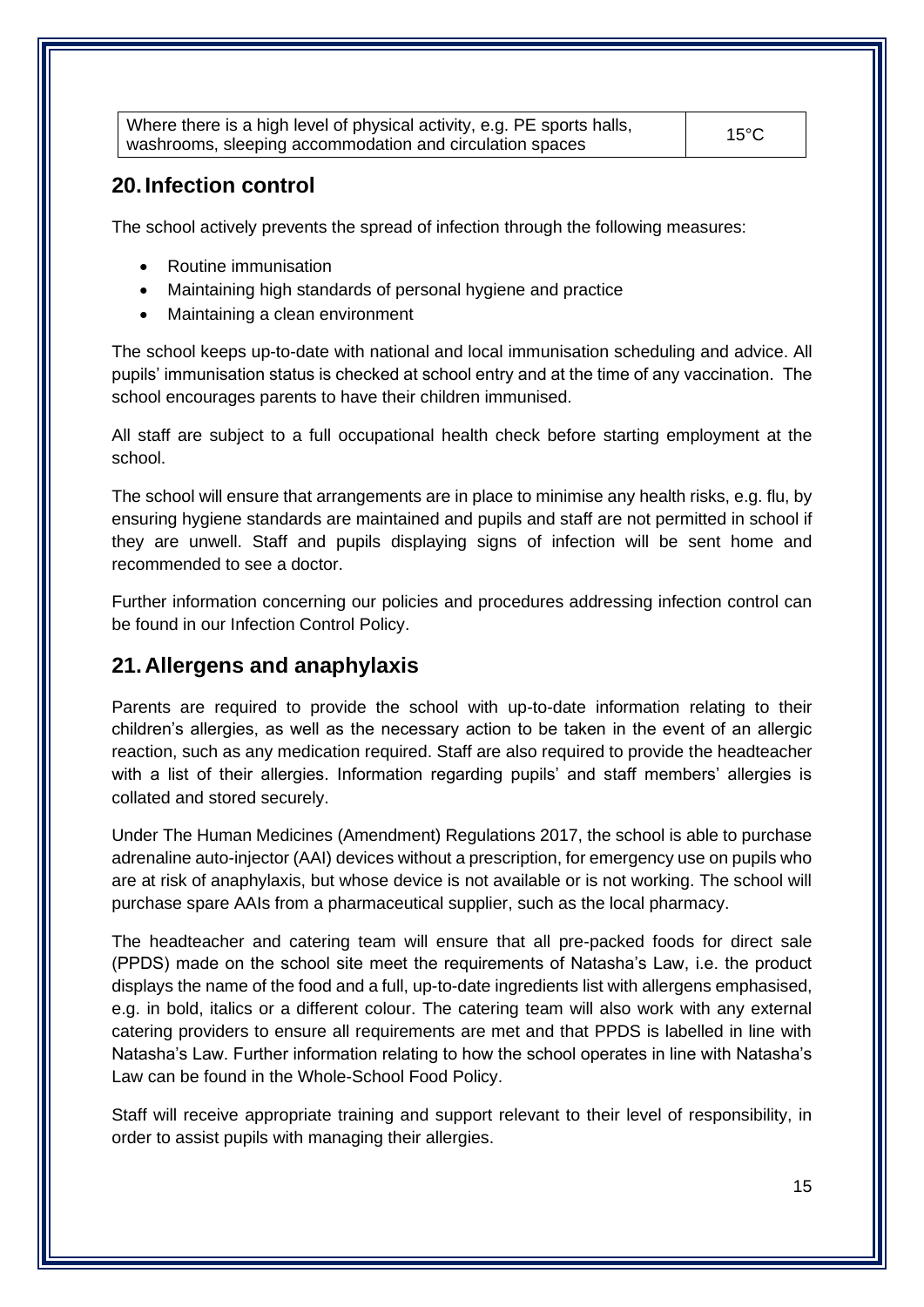# <span id="page-20-0"></span>**22.Medication**

The school's Supporting Pupils with Medical Conditions Policy will be read, understood and adhered to at all times. Staff will receive **annual** training in supporting pupils with medical conditions.

The school will obtain notification from parents regarding any medication that pupils are required to take. Only trained staff will administer medication. The school's Administering Medication Policy will be followed at all times. A record will be kept of any medication that pupils take – this will be checked prior to administering any non-prescription medication.

# <span id="page-20-1"></span>**23.Smoking and Vaping**

The school is a non-smoking premises and no smoking will be permitted on the grounds. The school's Smoke-Free Policy will be read and understood by all staff. All staff, pupils, visitors and contractors will be made aware of the policy.

# <span id="page-20-2"></span>**24.Security and theft**

Policy and procedures to reduce security risks are addressed in the School Security Policy.

CCTV systems will be used to monitor events and identify incidents taking place. CCTV systems may be used as evidence when investigating reports of incidents. CCTV footage is personal data, so will be handled in accordance with the school's Data Protection Policy.

Money will be held in a safe and banked on a **weekly** basis to ensure large amounts are not held on site. Money will be counted in an appropriate location, such as the Finance Office, and staff should not be placed at risk of robbery.

Staff and pupils are responsible for their personal belongings and the school accepts no responsibility for loss or damage. Thefts may be reported to the police and staff are expected to assist police with their investigation.

All staff are expected to take reasonable measures to ensure the security of school equipment being used. Missing or believed stolen equipment will be reported immediately to a senior staff member.

The school will install access control and security measures to ensure the safety of the school, e.g. security glazing on windows. The school will ban individuals from the premises if they pose a risk to any member of the school community. The school will consider any risks that are posed by their local context, e.g. recent arson attacks.

# <span id="page-20-3"></span>**25.Severe weather**

The headteacher, in liaison with the governing board, will make a decision on school closure due to severe weather on the grounds of health and safety. If a closure takes place, the governing board will be promptly informed.

# <span id="page-20-4"></span>**26.Safe use of minibuses**